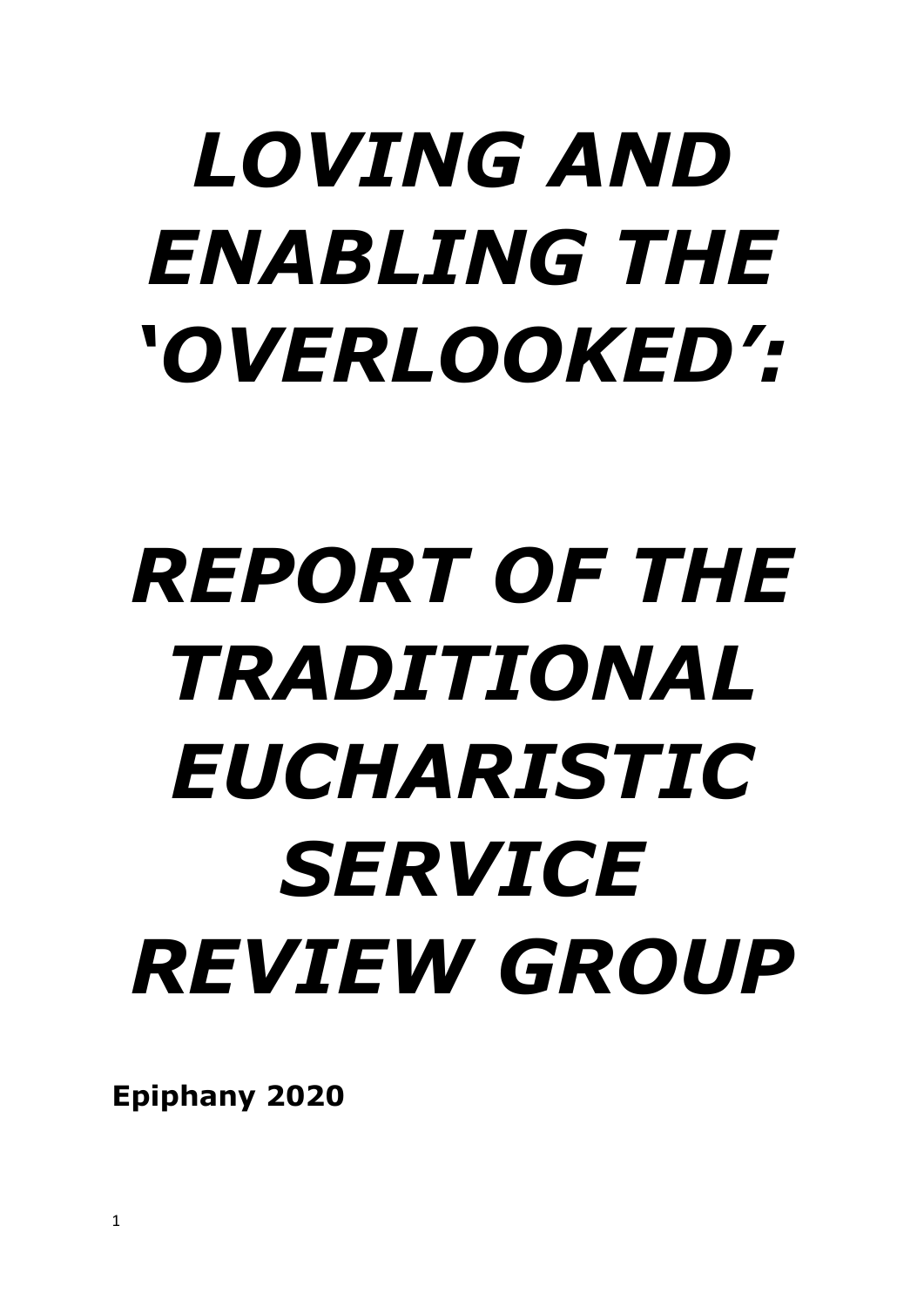## *Contents*

| Preface                                                               | 3  |
|-----------------------------------------------------------------------|----|
| <b>Executive Summary</b>                                              | 4  |
| Chapter 1 Introduction                                                | 6  |
| Chapter 2: The culture of BPC from a TES perspective                  | 8  |
| Chapter 3: Outreach from TES                                          | 11 |
| Chapter 4: Worship                                                    | 13 |
| Chapter 5: Pastoring, children and enabling a serving<br>congregation | 15 |
| Chapter 6: Music                                                      | 16 |
| Chapter 7: Timing of the service                                      | 18 |
| Chapter 8: Communication across the Church family                     | 19 |
| Chapter 9: Returning TES to the heart of BPC                          | 20 |
| Chapter 10: Conclusion                                                | 21 |
| Recommendations                                                       | 22 |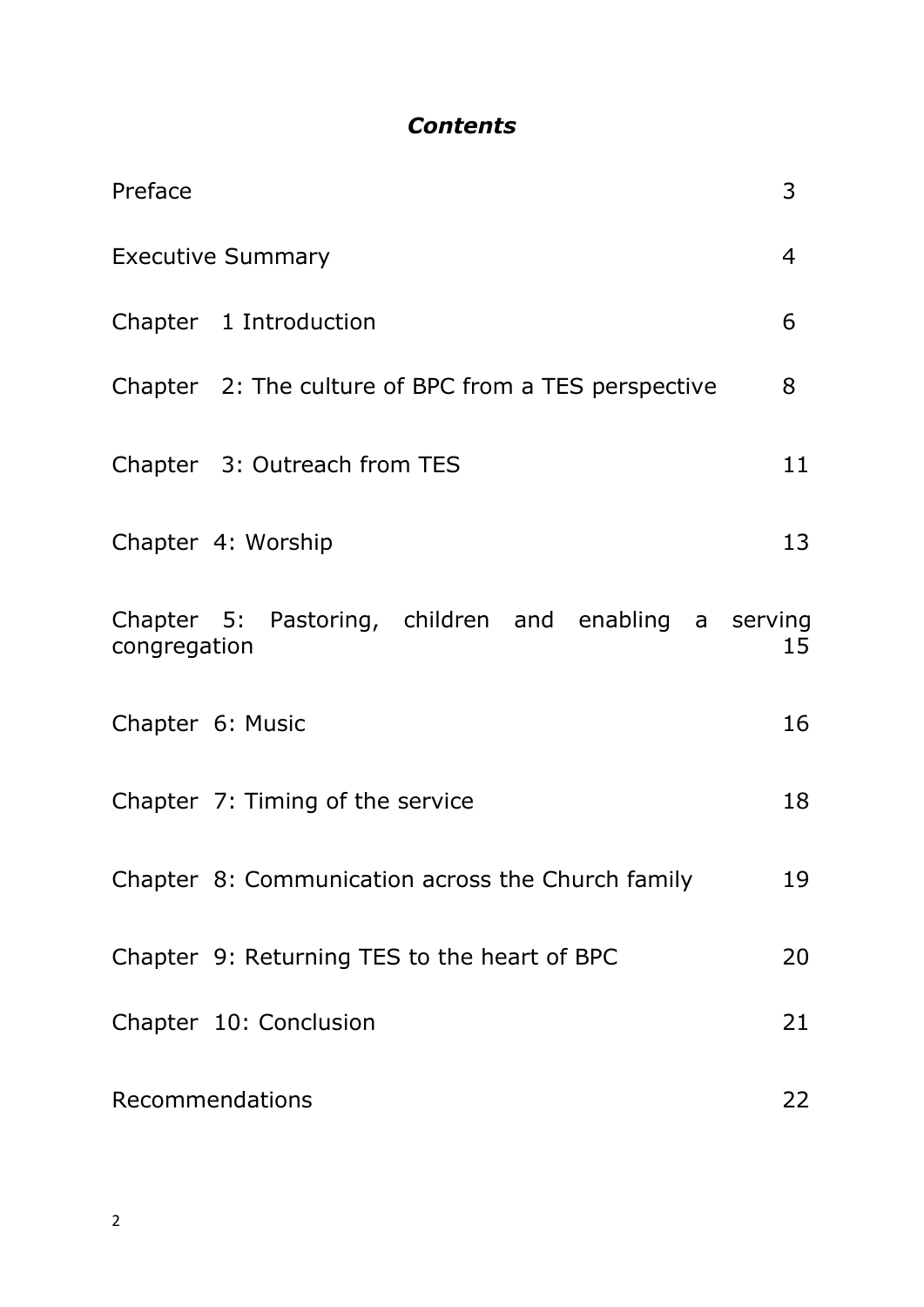## **Preface**

This report represents the almost embarrassingly unambiguous and unanimous mind of the Traditional Eucharistic Service Review Group (hereafter TESRG)! That unity is not the product of some miraculous pre-programming of seven normally independent people to think in exactly the same way! Far from it. It is rather the product of about twenty-three hours of meeting together:

- $\triangleright$  reflecting on biblical guidance
- ➢ praying
- $\triangleright$  listening to each other
- $\triangleright$  considering the extended interviews we had as a group with key figures in BPC.

It is expressed in a report that has gone through not a few versions – each of them read and commented on by all TESRG members - before reaching this final state. As we commenced our work we focused on a number of problems - some of them fairly intractable. By our later meetings we were convinced that at bottom the issue was, as our title suggest, 'Loving and Enabling the "Overlooked"<sup>1</sup> (LEO for short). Get that right and the intractable problems become much more tractable. 'Loving' focuses on a Spirit-filled determination to demonstrate practical love to those who feel 'overlooked'. 'Enabling' focuses on releasing the rich potential of the Traditional Eucharistic Service (hereafter TES) to have a very significant discipling and evangelising role within BPC. That is why Recommendations 1 and 2 are the key to everything else.

Our prayer therefore is that LEO may enable leaders to *focus in the first instance on the reality of the need for loving and enabling TES.* That in time will create a responsive climate. It will immediately also create a positive mind-set for leaders from which to reflect on the range of problems and suggested solutions which we have written about.

Our prayer is finally that, though occasional parts of the reviewing and reflecting of LEO may cause pain or puzzlement (as honest reviewing and reflecting on any group of imperfect people by equally imperfect people is almost bound to cause), this will be far outweighed by the steps it enables towards the rich unity of love within diversity which is our calling. If and as that happens we believe that there can be very significant growth of the Lord's kingdom through TES here in Buckingham and way beyond.

#### **'So the word of God spread.' (Acts 6: 7, NIV).**

<sup>&</sup>lt;sup>1</sup> See 1.2 below for the way the infant church in Jerusalem faced the reality that rapid growth led to some being 'overlooked'. See paras 1.2, 2.1-2.4, 5.1, 6.2a, 7.1, 8.1, 10.1 for the expression of this feeling in the TES sometimes in very strong language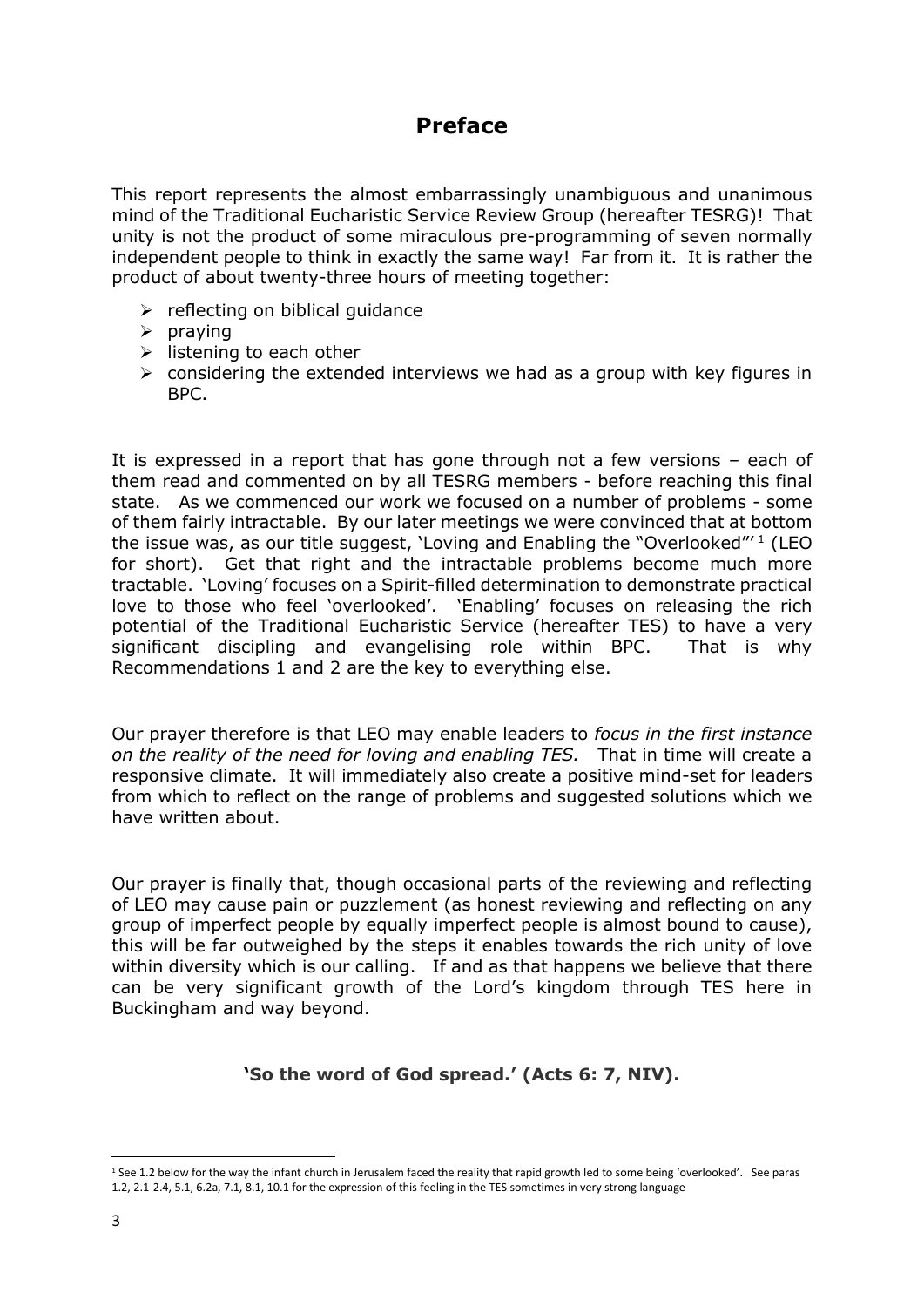## **Executive Summary<sup>2</sup>**

- 1. TESRG has an enormous appreciation of what God is doing at BPC through the present leadership, PCC, lay staff and myriads of volunteers (see para 2.1 and 2.3). If the TES has suffered as a result of this growth it is an extremely common reality – very evident in the NT - that rapid expansion brings problems (see para 1.2).
- 2. We conclude that TES has been 'overlooked' (see paras 1.2, 2.1 2.4 & 9.1) and feels that it is regarded as second-class (see paras 2.1 & 2.2). Rather than beating itself or the TES up BPC needs to review the problems; reflect on them; identify solutions and act (see para 1.2).
- 3. Accepting that hurt has been caused BPC needs in particular to find ways of rediscovering and encouraging the rich and diverse tradition in which the TES stands and to ensuring that it is a loved and valued part at the heart of BPC.<sup>3</sup> There needs to be a culture change around how diversity of worship styles are viewed so that traditional and contemporary worshippers both know themselves to be different but greatly valued and loved as members of the same family (see paras 2.1, 2.3 and 2.4 and 4.3).
- 4. The TES is an important instrument for evangelism and discipling not only to the growing number of over 55s in the community but to those moving to Buckingham who are more at home in a more liturgical setting. A growth strategy is an urgent requirement (see paras 3.3 - 3.6).
- 5. Most TES attenders are convinced of the need for enthusiasm, vision and creativity within a liturgical framework if the TES is to reverse its gentle decline and grow. A small creative team is proposed to take ownership of the service, for its planning, implementation and advertising (see paras 4.2 and 8.2).
- 6. Constancy of leadership (including pastoral leadership) at the TES is needed if the gentle creativity, discipling and pastoral care is going to happen. It is also an important instrument for outreach and growth (see paras 4.2, 5.1).
- 7. The prospect of expanding and developing the present congregation, including strengthening the choir, means expanding the provision for

<sup>2</sup> Our hope is that this Summary will be read *alongside, rather than instead of*, the main text! Otherwise the nuances of what we have to say will be missed and that would be to sell TES and BPC short..

<sup>3</sup> And that led to our title 'Loving and Enabling the "Overlooked"' (LEO for short)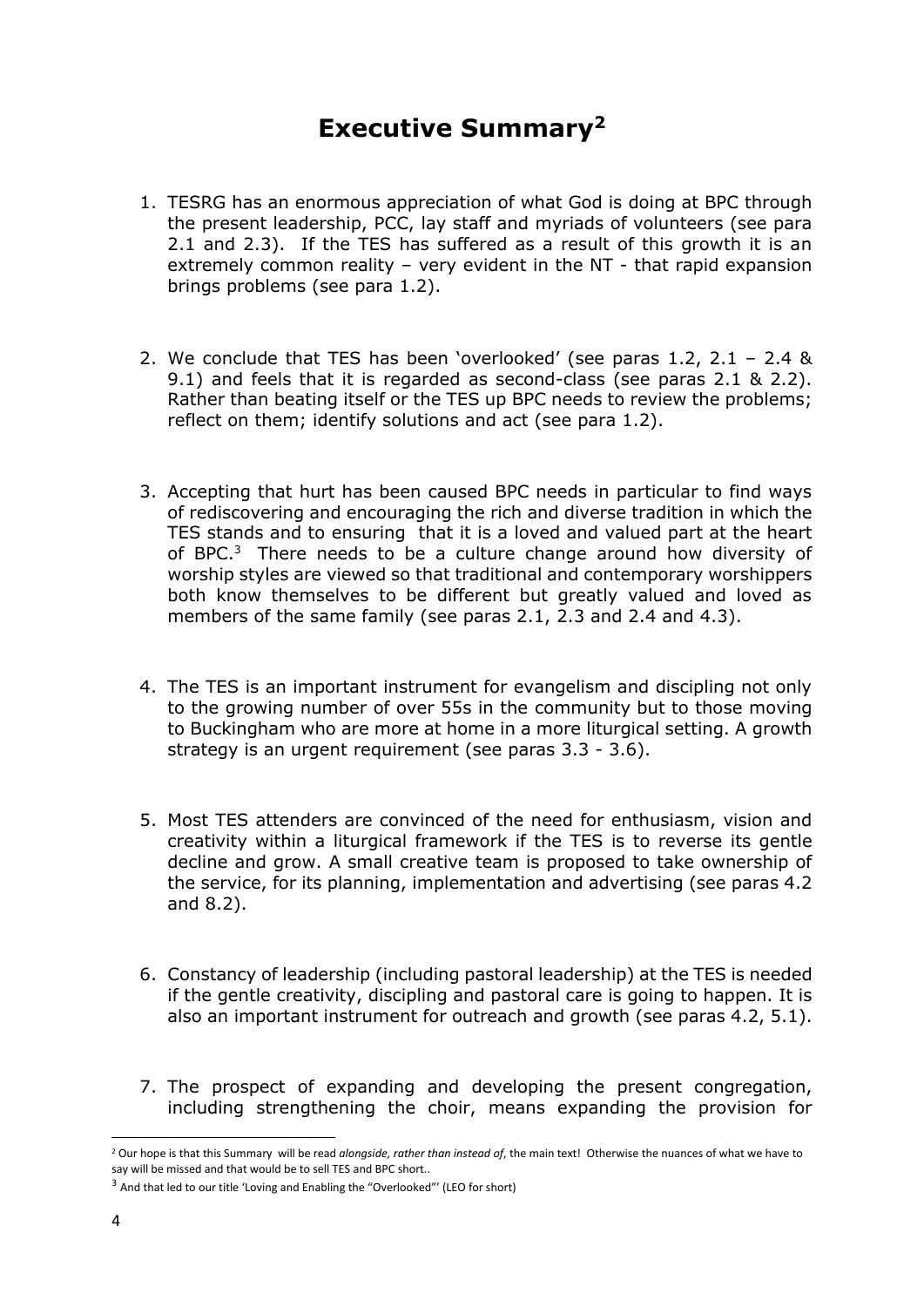children. This is ideally to be achieved by meeting the need from within the TES with guidance from staff (see paras 5.2 and 9.2).

- 8. The music for worship at the TES is restricted by out of date hymn/song books and this will need to be addressed. There is a great willingness to explore:
	- $\geq$  a wider choice of music
	- $\triangleright$  the use of instrumentalists to enhance the worship
	- $\triangleright$  a much closer working relationship between the Organist and the Worship Leader than has been the case heretofore
	- $\triangleright$  the improvement of sound both to and from the choir and platform area (see para 6.2e)
- 9. The time of TES is one cause of the unhappiness for the TES congregants. It needs to be re-explored with a concern to find what is best for the whole church (see para 7.2). Our preference, bearing in mind both the needs of TES and our understanding of what works best for families in many other churches, would be to move the family service to the afternoon. Whatever is decided needs to include consultation and very well-thought through communication (see para 7.3).
- 10. TES needs to be so prominent in the mind-set of BPC that the question 'should the TES be included in this communication?' is always asked when websites, appeals and other information are put together and sent out (see para 8.1). It needs also to develop a communication / advertising strategy which will be seen and heard by those most likely to be attracted by the particular tradition in which it stands (see para 8.2).
- 11. It is a relatively new phenomenon for BPC to have lay professional staff. Their role in relationship to lay volunteers, to the formal structures of the church (PCC, wardens etc, see paras 2.2 and 9.1 and 9.2) and to the TES congregants needs to be thought through (see para 9.1). One crucially important role is creating a culture of 'good enough' volunteering (see para 9.2).
- 12. We are confident that the Lord can and will give TES a critical role in the life of BPC if we are courageous enough to face the issues and to implement the sort of solutions we have made alongside no doubt others that will suggest themselves (paras 1.2 and 8.2).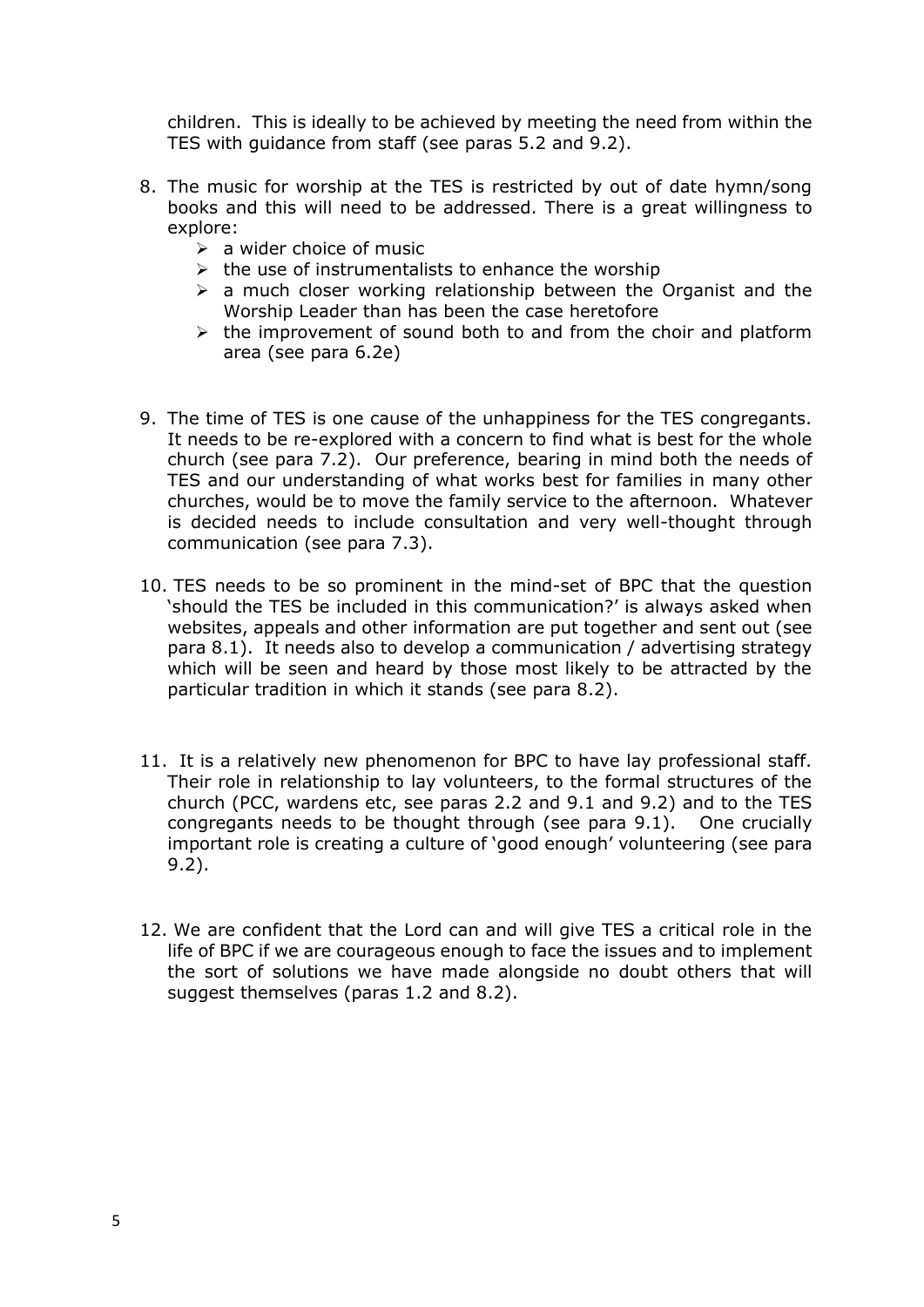## **1: Introduction**

**1.1** Back in August 2019 the Mission and Outreach Group agreed the following minute:

#### 11am<sup>4</sup> Service

Whilst not losing any focus or momentum from other services it was felt time to explore the outreach opportunity this service could offer to the older generation in the community and to those moving into the town who prefer the liturgical type of service. It was agreed that Peter Williams be asked to bring a small group together *to review, develop and grow* the service. Will asked Keith to discuss with Peter.<sup>5</sup>

In consequence a small group<sup>6</sup> was formed and met for nine evenings. The group as a whole had an enormous breadth of experience either of the more traditional service at BPC or of similar services in other places. It was deeply, urgently and very carefully committed to its brief. Each evening began with a short reflection on biblical examples and teaching which were relevant to the 11am service and prayer. It had two whole evening conversations with Will; one whole evening with Rob and half evenings with Paul Wallace, Maurice Stanton-Saringer, Keith Croxton, Ali Burt, Matt Lambert and Max Wigley as well as more informal and individual conversations with many church members.

**1.2** One of the key biblical passages we considered was from Acts 6. The infant church in Jerusalem was faced with a problem. Some of its members felt that they were being 'overlooked'<sup>7</sup> as a consequence of the very rapid growth. That feeling had resonances with what we were picking up from folk in the 11am congregation. They also felt overlooked, 'left behind', 'marginalised', somewhat uncared for and 'disgruntled'.<sup>8</sup> Looking back at how the apostles and early disciples dealt with the complaints they faced we noted that they did not beat themselves up for not spotting the problem earlier; nor did they become negative about the complainers; nor did they suggest that their negativity was a result of some spiritual defect within the complainers – though no doubt they could easily have found many defects! Rather they *reviewed the problem*; *reflected on it*; *identified a solution*; *acted on it* in their case by delegation and then got on with their immediate calling of ministering the word of God. And then we were excited to read and 'so the word of God spread. The number of disciples in Jerusalem increased rapidly, and a large number of priests became obedient to the faith' (v 7). In other words the word of God spread both through the actions in themselves

<sup>4</sup> As will be clear below the time of the service is an issue. We have used the 11am time the TOR gave us as a short-hand description of this service and certainly not to suggest that this is our favoured time

<sup>5</sup> Italics and bold added

<sup>6</sup> Gerry Causer, Valerie Hirons, Brian Hirst, Bob Legrove, David Squibb, Judith Wigley and Peter Williams

<sup>7</sup> Hence the use of 'overlooked' in our title

<sup>8</sup> Some of this evidence came from Bob Legrove, 'Consolidation of feedback received *re* Trial start of 11.00 service at 11.15', Oct 2019 but it comes also from many other sources.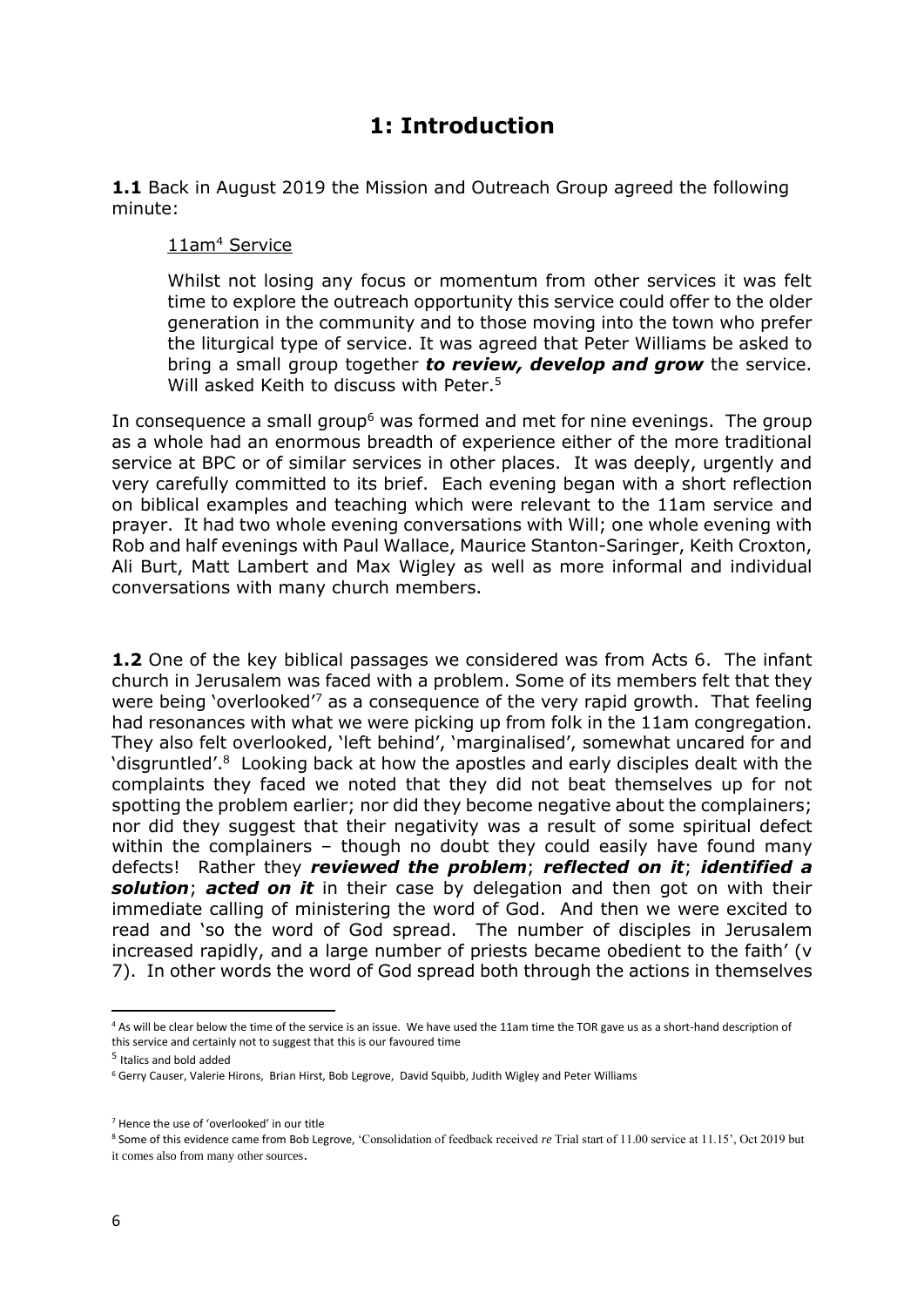and through the release the apostles had from the weight of this particular problem. The Church will never be free of problems but this *review, reflect, identify and act* model is, we believe, biblical and transferable. Adapting it to our similar but different contexts can lead to rich blessing and significant growth. That we pray will be the story of the TES in BPC through the next decade.

**1.3** Many of the church leaders who read this report may normally attend services from a distinctively different culture. If you are in this category we pray that you will be empathetic to the reality that some matters which give rise to sharp tensions and fears for the TES congregation are rather positive joys in your congregation. And such radically alternative perspectives are normal in a growing church. When we looked at the amazing variety of worship patterns in the NT church – ranging from conservative Jewish Christians to radical Gentile Christians - we came to see that such diversity is part of the very nature of a Church that is being faithful to the Gospel.

**1.4** Yes, differences may sometimes produce acute tensions. Faced by such tensions we have always to ask ourselves whether these varied emphases are fundamental and essential to the Gospel or whether they are non-essentials more to do with expressions of culture, gender, social or religious background, personality or stages in our life journey. That's the distinction Paul made. It meant that when he faced such differences he was implacable in his opposition if he saw folk putting all their trust in one approach – in his case often circumcision – because this suggested that we needed to work to reach God rather than receiving the unearned grace that Christ offers us. When however Paul saw folk making a choice for themselves while not imposing that choice as an essential for others he went to great and self-sacrificing lengths to accommodate their preferences. 9 That's why John Newton, the writer of that wonderful grace-centred hymn 'Amazing Grace', could praise Paul as being 'a reed in non-essentials, - an iron pillar in essentials'.<sup>10</sup> What follows is mainly about non-essentials, albeit often very important ones, and we have every confidence that you will be wise, sympathetic and flexible reeds as you consider it.

<sup>9</sup> See for example Acts 21: 17-26 and his accommodation to the local convictions of the very Jewish Jerusalem church <sup>10</sup> John R.W. Stott, The Message of Acts: To the Ends of the Earth, IVP, Leicester 1990, (ISBN: 0 85110 962 4), 257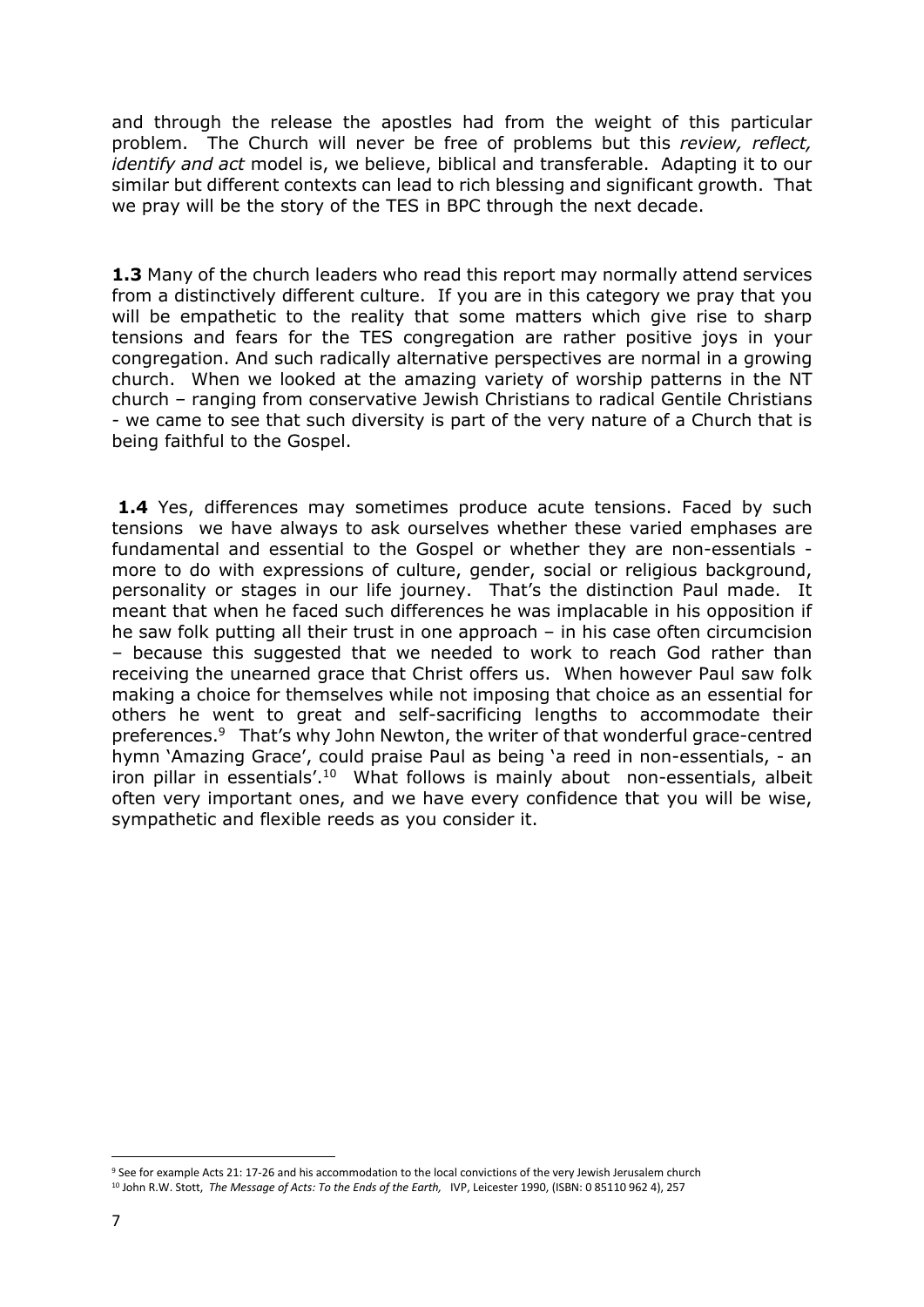## *Key Issues*

Some key issues have emerged from the nine meetings we have had:

## **2: The culture of BPC from a TES perspective**

**2.1** Every church has its own unique culture. This is made up of many things locality, social mix, history, spiritual tradition, current vision and much else. In relation to the culture of BPC all the people we spoke at length with $11$  were extremely appreciative of BPC:

- $\triangleright$  its biblical and credal orthodoxy combined with a willingness to change to meet the needs of an ever-changing culture
- $\triangleright$  its Rector, curates and staff and their dedication and commitment to the Lord and the leading of the Spirit
- $\triangleright$  its passion for evangelism
- $\triangleright$  its innovativeness and creativity in worship
- $\triangleright$  its biblical and relevant preaching
- $\triangleright$  its imaginative social outreach
- $\triangleright$  its deep involvement through its members in our local community
- $\triangleright$  its ability to think and act 'outside the box'.

These folk were also very appreciative of the variety of worship styles. Most of them felt equally at home in contemporary and traditional worship. They shared how they had been blessed by the emphasis on the Holy Spirit in contemporary services and in various big Christian events they had attended (Focus, Spring Harvest, HTB etc). But equally they shared how they had been blessed by the more liturgical traditional worship at BPC and in other churches they had attended. While all this was very positive, they also articulated what amounted, as we reflected on it, to a recurring negative in the same area. The over-arching recurring negative that they had picked up was that one way (the more contemporary, spontaneous way) of doing things appeared to be the gold standard. Other ways (the more traditional ways) appeared to be regarded as ok but a bit inferior and second-class. And is not that to fall into the error of the Corinthian Church whose members earned Paul's rebuke because they had divided into groups each regarding themselves as superior to the others (1 Corinthians 1: 10-12)? *Do we not need to find ways of demonstrating our unity in diversity and our valuing of many different traditions and expressions?*

**2. 2** The message of one being better than the others comes across in a number of ways. Any one of these ways may well appear to be a product of an unfair misunderstanding but that would be to miss the point. The point is that these are *feelings that many people associated with TES have*. They are as follows:

> $\triangleright$  the hurt at the hint of fuddy-duddness when traditional services are sometimes referred to at contemporary services

 $11$  See 1.1 above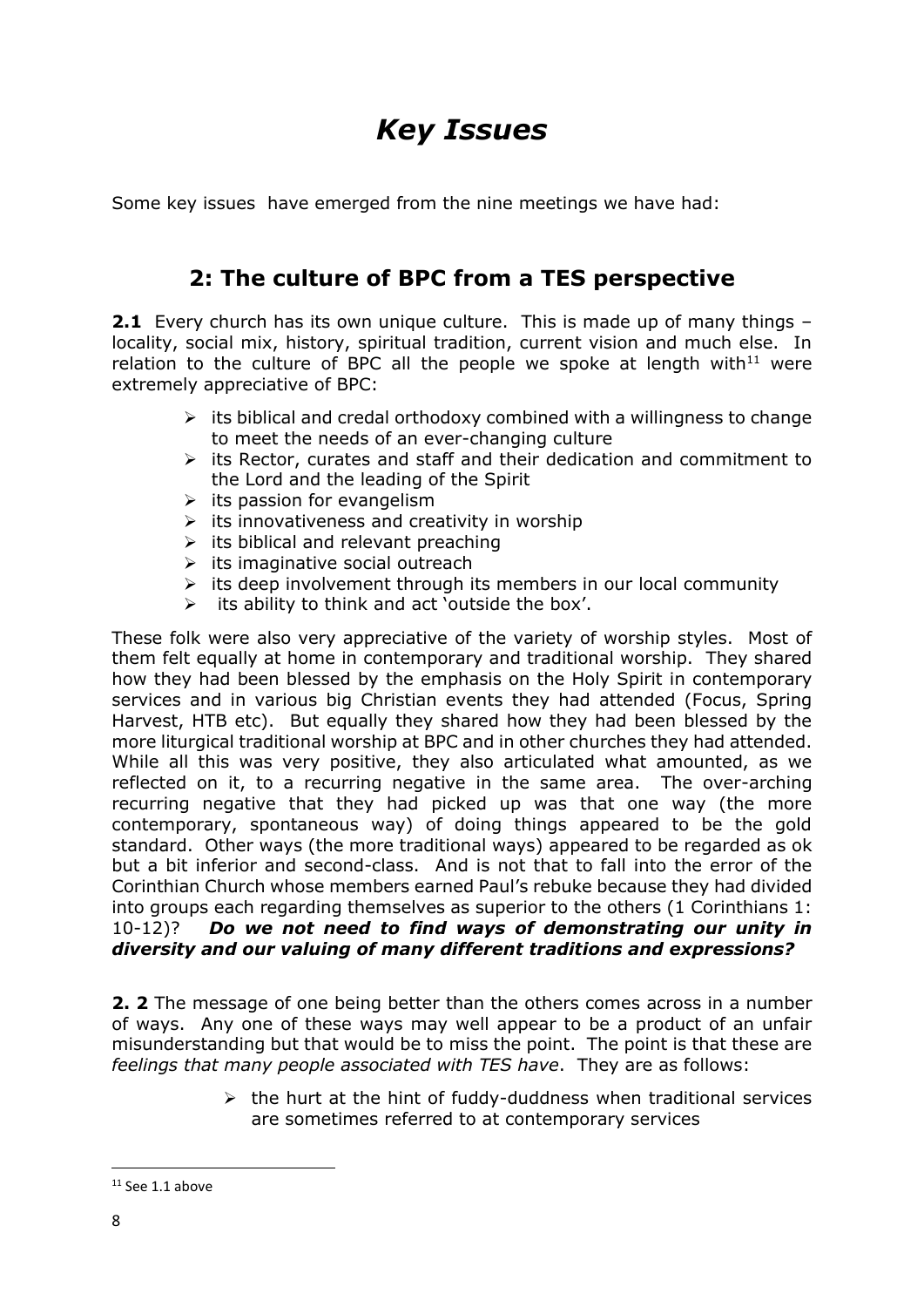- $\triangleright$  the perception that the energies of the leadership were primarily directed to the contemporary services
- $\triangleright$  the feeling that the traditional service was not a key part of the big picture vision for BCP
- ➢ the suspicion of over-professionalisation and its consequence: that it undervalues lay volunteers particularly in matters relating to organising and participating in services.
- $\triangleright$  the fear that the locus of leadership has diminished for Wardens and the PCC and increased for the staff team $^{12}$
- $\triangleright$  the reality that until recently the lay professional staff were almost completely unknown to the traditional service congregation
- $\triangleright$  the fact that the traditional service has much less prominence on the website
- $\triangleright$  the observation that for big occasions such as Confirmations it was the resources of the contemporary service that were used
- $\triangleright$  the perception that HTB (about which we have so much to celebrate and from which we have so much to learn) is often spoken of with such enthusiasm that it is easily interpreted as implying that methods that are effective in up-market, heavily CoE-churched central London are an exact model for the single CoE-churched market-town of Buckingham<sup>13</sup>
- $\triangleright$  the implied suggestion, heard from time to time at BPC, that the extraordinary and the miraculous are somehow more significant than the miracle of God's constancy in the ordinary and natural rhythms of life.

**2.3** It is crucial to appreciate that these negatives come in the context of an overarching positive about what the Lord is doing at BPC. It is equally crucial to note that many of these negatives are a product of the almost inevitable imbalance that is created when something new is being birthed. We are confident that this imbalance – at bottom often a sense of being loved and appreciated less - can be put right. It's somewhat analogous to the impact of the birth of a second baby. Good parents soon come to realise that they need also to be aware of the needs of the older sibling. If they don't the Bible and common-sense observation both demonstrate that there is often very considerable, serious and dangerous alienation. Pursuing that analogy there is no doubt that the elder child - in this case the traditional service – has not been faultless. Its members have sometimes been over-sensitive; under-appreciative; negative; prone to be dismissive of what is happening in the contemporary services and, on occasions, have been hurtfully critical of any change. Our prayer, hope and belief however is that the frank identification of many positives as well as some negatives together with our conviction, greatly reinforced by our two meetings with Will, are that what is required is not a matter of working up a love for the elder but of *becoming more aware of the importance of demonstrating in practical ways the existing love for the elder*. And that's where the biblical stories are so important. The story of Joseph and his brothers showing us the destructive favouritism of bad fathering (Genesis 37) needs to be put alongside the story of wonderful fathering

<sup>&</sup>lt;sup>12</sup> On this and the previous bullet point see para 9.2 below

<sup>&</sup>lt;sup>13</sup> Ironically, this perception does not do justice to the way HTB plants churches. In fact as footnote 12 shows it follows the diversity according to background / culture context model which we argue for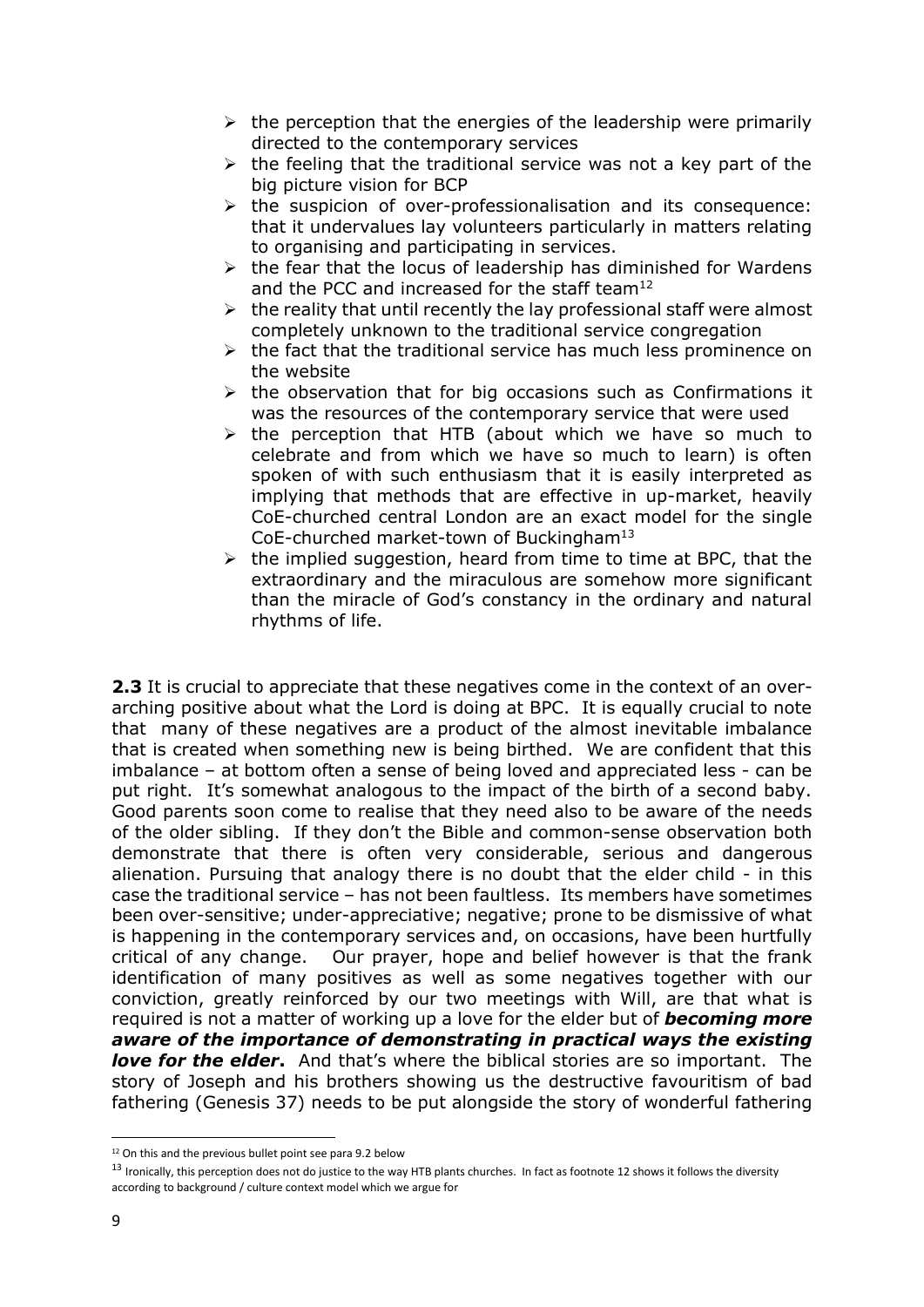we see in the Prodigal Son (Luke 15). It shows us a father who loved both his sons equally and wanted *the very best for both of them*. So, as far as BPC is concerned, if the story of Jacob as a father is a warning, the story of the father in the Prodigal Son is (and this is our most important conclusion) *a challenge to BPC and to the Traditional Eucharistic Service (TES) to love, accept and enable each other.* And, following the distinction between essentials and nonessentials we pointed to in 1.4, is not this an essential? Does not the Gospel of Jesus Christ see love as a non-negotiable essential (1 John 4: 8)?

**2.4** As this happens BPC will begin the process of somewhat recalibrating and rebalancing its culture. It will, furthermore we pray, lead to:

- $\triangleright$  re-evaluating the role of the TES within BPC
- $\triangleright$  revisioning it as an integral and precious part of discipling and growth at and through BPC
- ➢ rediscovering ways in which traditional and contemporary worshippers know themselves to be different but greatly valued and loved parts of the same family which the Lord has planted in Buckingham through BPC.

As this happens the different cultures of BPC will begin to share more and to care and love each other more as they demonstrate the wonderful unity the Lord gives through diversity. That is because unity in Christ, despite diversity which crosses every conceivable cultural, economic, sexual, religious and age boundary, is at the heart of that 'sociological impossibility'<sup>14</sup> which is called the Church. *Unity in diversity should be seen to be woven into our church culture.*

<sup>14</sup> Johannes Christiaan Hockendijk quoted in David J. Bosch, *Transforming Mission: Paradigm Shift in Theology of Mission,* Orbis Books, Maryknoll, New York 1993, (ISBN: 0 88344 719 3), 48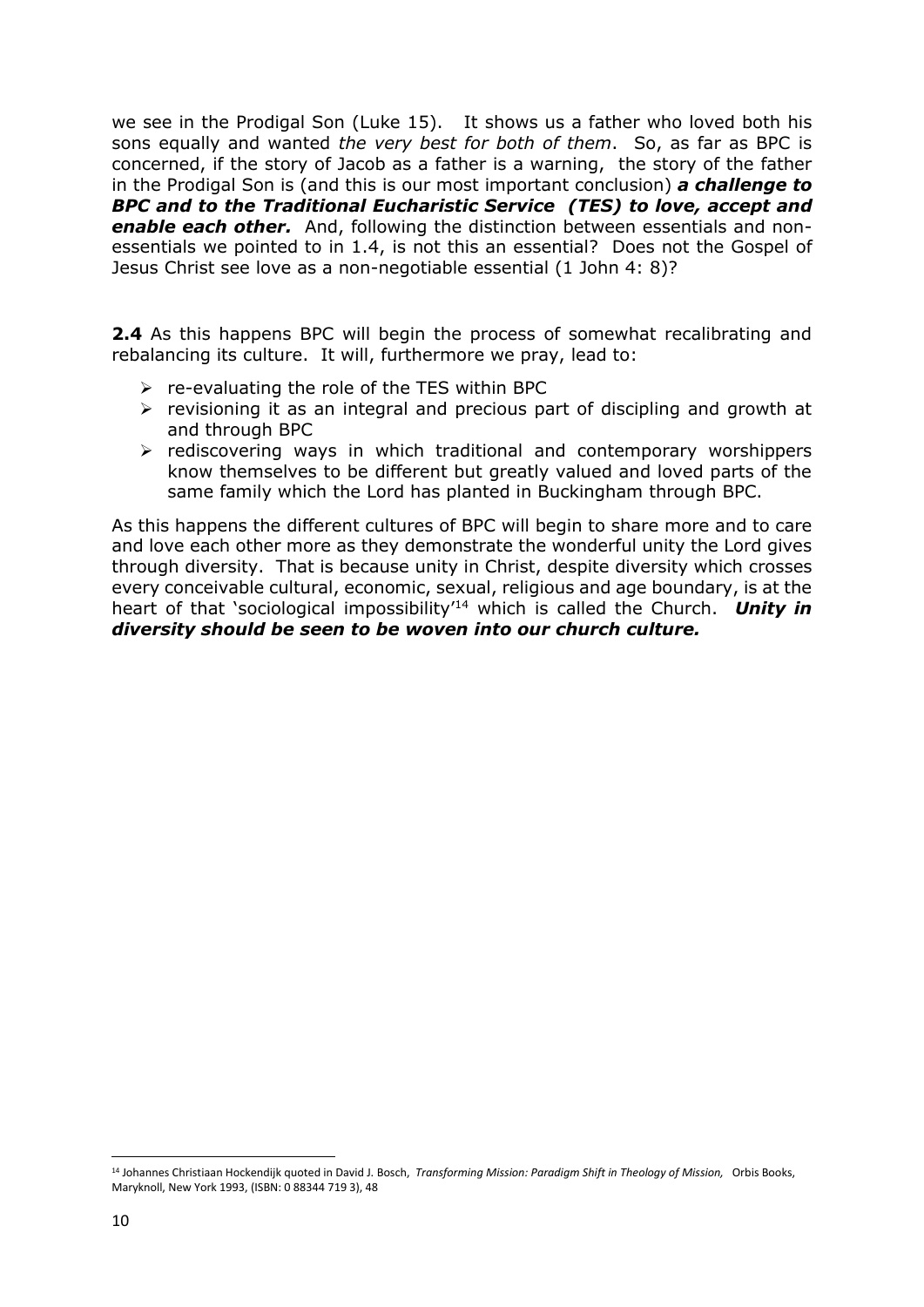## **3: Outreach from TES**

**3.1** Churches that are growing in a context such as Buckingham often opt to be a **one church family** with several congregations. **We are convinced that this is the proper model for BPC as it seeks to build and model a church community in the midst of a town with a strong community spirit.** It is also the vision we have heard the Rector and others articulate many times. The other model which is sometimes adopted by very large churches or those with very distinctive linguistic and cultural groups is the 'several churches in one building (or in several buildings) but not part of the same family save in the sense that they have same Rector/Senior Pastor'. We don't think that this is the right model for BPC.

**3.2** If we accept, as we all did, the first model as the one we should be aiming for our reviewing shows us that the TES needs to face the reality that it is in gentle decline<sup>15</sup> and the wider church needs to find solutions to the fairly-acute feeling that is has been 'overlooked'. Addressing this issue would, we believe, encourage what could well be significant growth. Indeed all of us are convinced from our own experiences, and became even more convinced from what others shared with us and from stories within TES, that this development and growth can and should happen. That is particularly so in the sort of diverse and wide-ranging community that is part of the glorious, 'only one Anglican church' heritage of market-town Buckingham. There needs to be provision for the demographic, temperamental, sociological, cultural and church tradition range and variety we find in Buckingham.<sup>16</sup> And that means that diversity is critical always remembering the point about unity in diversity made in 2.1 above.

#### **3.3** And that leads directly to one of our most important conclusion: *the TES can be a means of reaching out with the Gospel message to one significant section of this challenge.*

It was put to us that two key questions are:

Has BPC a vision to reach out to those over 55?

Can the TES be an instrument for this?

We would want to answer 'yes' to both questions. We cannot over-emphasize the importance of this over 55 group. We have been unable to discover precise demographic statistics for Buckingham but we have noted the prediction for Buckinghamshire that there will be a population growth by 2026 of about 10 per cent. Within this growth the number of those of working age is expected to rise by 4.7 percent; the number of young people by 10.8 percent *and the number of* 

<sup>&</sup>lt;sup>15</sup> Some register research undertaken by Bob Legrove points to slow growth at the 9.30; slow decline at the 11am and significant growth at the 6pm

<sup>&</sup>lt;sup>16</sup> HTB is sometimes accused of being monochrome in its worship in Brompton. Whether or not that is true in Brompton it is certainly not true for its church plants which show wide-ranging variety relating to the cultural background of the area (see: Tim Thorlby, *Love, Sweat*  and Tears: Church planting in east London (Research for the Local Church - 5), The Centre for Theology and Community, London 2016, iv-v & 87 [http://www.theology-centre.org.uk/wp-content/uploads/2013/04/ChurchPlanting\\_Final\\_online.pdf](http://www.theology-centre.org.uk/wp-content/uploads/2013/04/ChurchPlanting_Final_online.pdf) )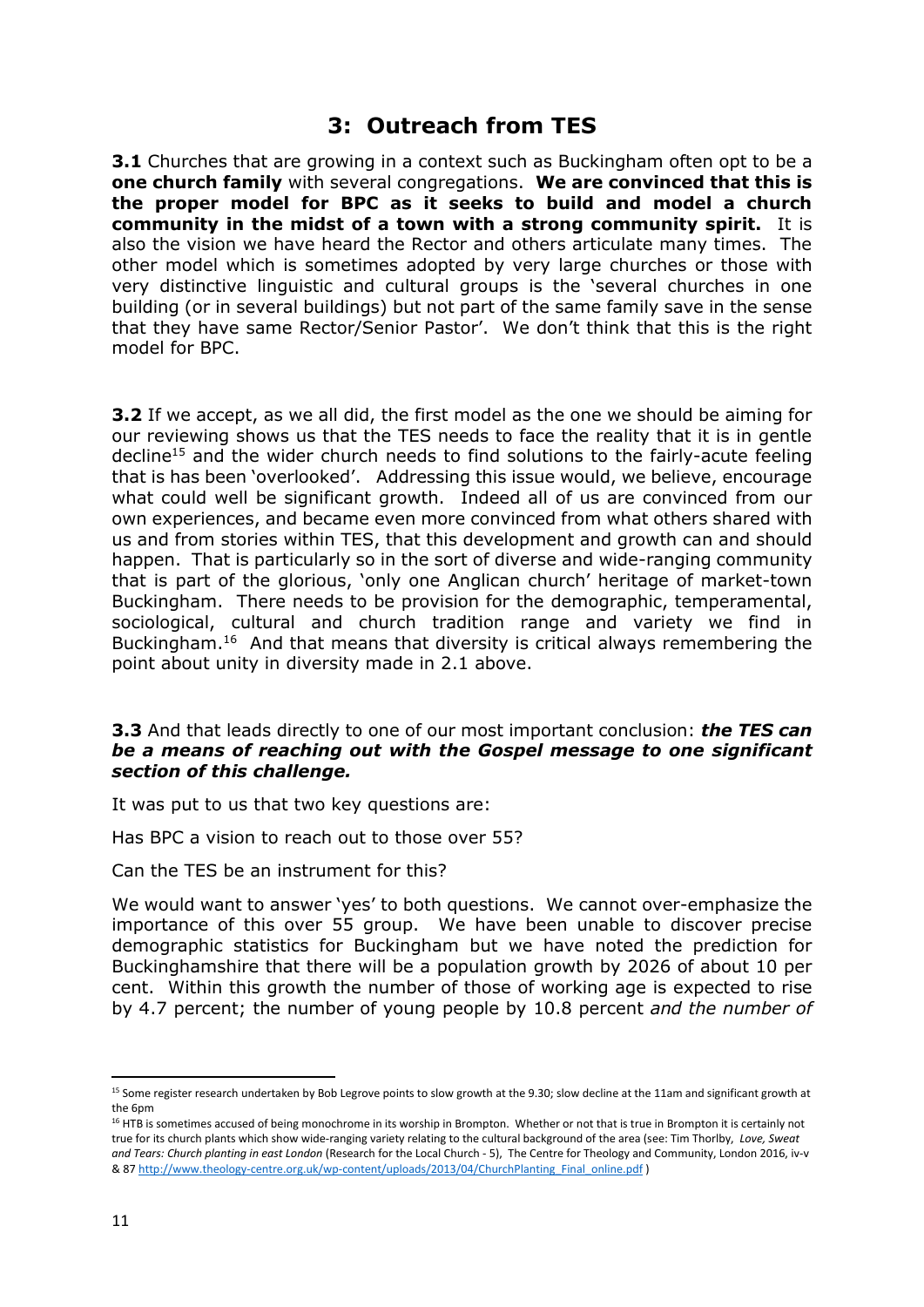#### *those over 65 by a staggering 27.8 percent*. 17 *If that is remotely near the mark there is work in abundance to be done for this age group.*

**3.4** And the challenge to the TES within this older demographic is only going to grow. While of course many over 55s greatly enjoy informal and spontaneous worship most are likely to feel, impressionistic evidence suggests, more at home in a more liturgical and formal setting. There is no question therefore that the TES has a major challenge. If any of us ever thought of it as being a penultimate resting place for ageing fuddy-duddies we need to think again! *TES is a most important instrument for evangelism and discipling within BPC.*

**3.5** And this is not only to over 55s. The reality is that the TES has a much wider age spread than many churches and this will increase if the vision for growth from a younger age group is realized (see 5.2). Younger people of course include the steady flow of students who attend TES and this is a specialist outreach challenge in itself. Even in the few months of our meeting we saw evidence of TES being an instrument of outreach. But if it is to grow and become a means of more sustained outreach, it needs the sort of incremental changes we outline below (see 4.1).

**3.6** The great festivals, so central points in the Church's calendar, are obvious targets for outreach invitations as are other occasions which have a more secular background such as 'mothers' (as it has become) day' and 'fathers' day'. Arguably for the last two the focus should be on the 9.30 but perhaps flyers and invitations and publicity on the website and social media could mention both services with sufficient description to allow people to choose.

**3.7** *The challenge to the BPC leadership and to the TES congregants is to grasp the enormous potential of this service and to establish a growth strategy.*

<sup>17</sup> 'Demographic change in Buckinghamshire to 2026,' *Buckinghamshire Business First,* 25/05/2016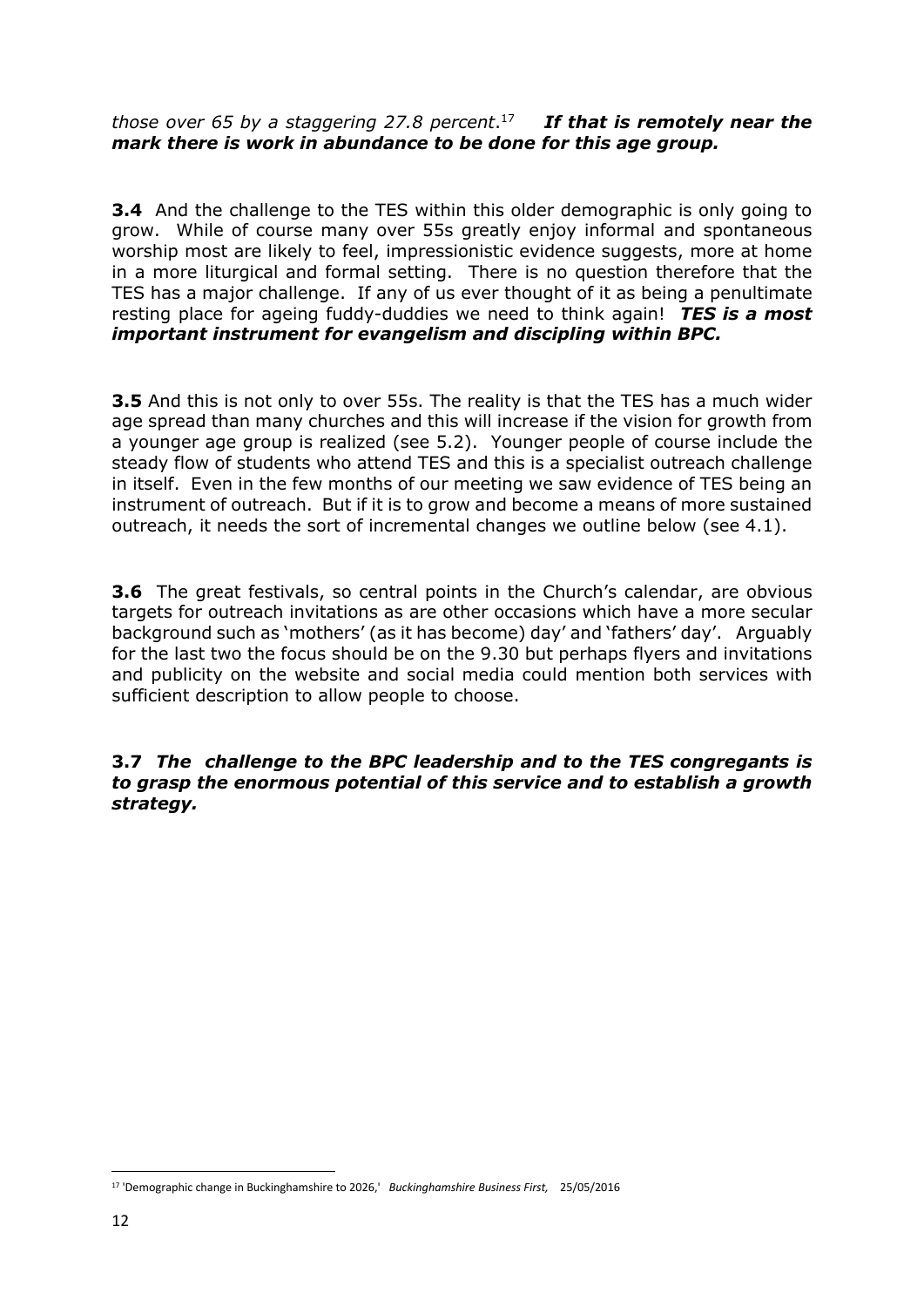## **4: Worship**

**4.1** TESRG's starting place, recognised in the MOG TOR, is the commitment of the TES congregants to a more liturgical service than is offered at 9.30 or 6.00. However TESRG members, reflecting they are confident the position of most TES attenders, are very keen that this *should never mean being slavishly traditional*. Rather the opposite. They are convinced of the need for *enthusiasm, vision and creativity* within a liturgical framework at this service if TES is to reverse its gentle decline and develop and grow. One central thought that resonated with TESRG is that *change is likely to come not by doing radical things but rather by a number of small 'investment' changes over time (100 x 1%).* As John Henry Newman famously put it 'to live is to change, and to be perfect is to have changed often'.<sup>18</sup>

**4.2** *The TES needs more careful planning and creativity.* It's very easy for a liturgical service to be done by the book by a clerical automaton.<sup>19</sup> As we spoke with experienced people we realised the need for *some constancy of leadership so that the congregation could feel they had one or two leaders whom they knew and loved as spiritual leaders.* We wonder whether any church leader can have sufficient creative energy for leading three culturally different services on the same day. That question makes some delegation, perhaps to another clergy person - of course under the guidance and authority of the Rector – an option to be carefully considered if the gentle creativity, outreach vision, discipling and pastoral care we seek are to happen. We are increasingly convinced that, in any event, there needs to be *delegation to a small creative team*, which would take ownership of this service – in planning and in overseeing implementation. This might include a clergy person either as a member or as a designated consultant in specialist matters such as making the best use of seasonal liturgies etc . There were many areas it could explore such as interviews, drama, testimonies and the hunger, identified for example in the Legrove Report, for more meditative reflection.

**4.3** Precisely because it is more liturgical and formal *the TES can reach those who have certain personality types or more formal backgrounds* - or almost any personality type at certain times in their lives. Thus Pete Greig, a well-known charismatic leader, speaks of a very difficult time in his life:

my heart was simply too vulnerable to run the gauntlet of spontaneity every week. And so I found myself rising early on Sundays to sneak away to our local Anglican cathedral for a short, anonymous service of Holy Communion in that great, fan-vaulted, ancient barn. I hoped no one would recognise me. I was meant to be leading one of the wildest, most charismatic, least traditional congregations in town. After the services I would sometimes pull a hoody over my head as if I were leaving a strip club rather than a cathedral. I was embarrassed to find myself sampling and even appreciating the kind of liturgy we had often denounced as 'dead religion', or 'vain repetition'.<sup>20</sup>

<sup>18</sup> John Wilkins, 'A farewell from the editor', *The Tablet,* 22/12/2003, (ISBN: 0039 8837), 4.

<sup>&</sup>lt;sup>19</sup> One of the people we have spoken to judges that the TES is the least 'thought through' service of any at BPC

<sup>20</sup> Pete Greig, *How to Pray: A Simple Guide for Normal People,* John Murray, London 2019 (ISBN: 9781529374926), kindle location 1006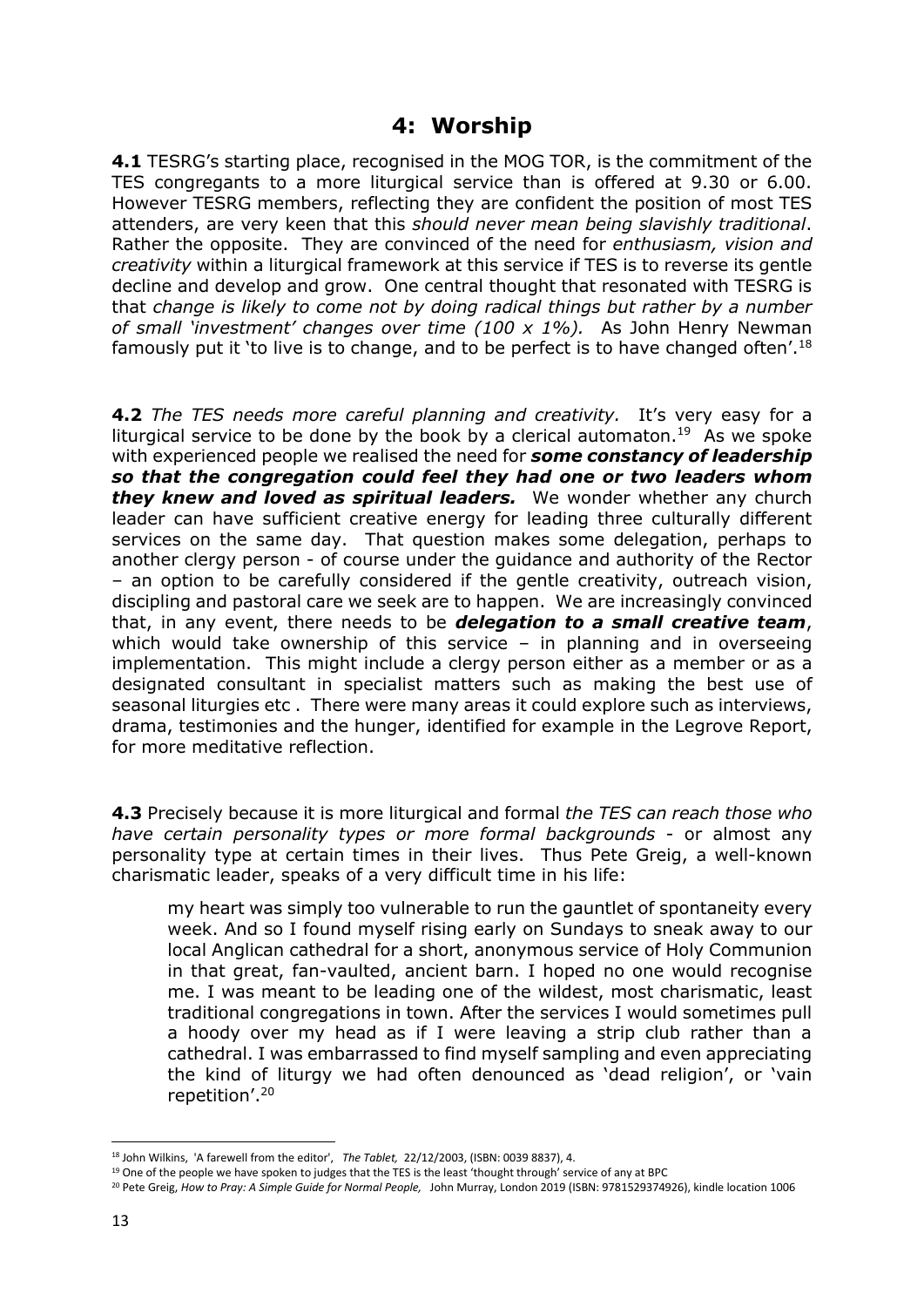#### *And the Lord has given us wonderful gifts for TES-style worship:*

- ➢ *a beautiful building which encourages meditation, prayer, reflection*
- ➢ *a wonderful liturgy which speaks powerfully as it climaxes with the invitation to us to come to the rails compelled by Christ's love to receive even though 'our hands' are 'unclean, our hearts' are 'unprepared' and we 'not fit even to eat the crumbs from under your table'*
- ➢ *gifted, empathetic leaders who teach and preach biblically, imaginatively and faithfully, love meaningfully and encourage people to reach out to the Lord as they seek His purpose and the leading of the Spirit for their lives*

**4.4** There was *considerable enthusiasm for the recent Staycation service* and a desire to build something comparable into the regular rhythm of BPC life: once a month is probably too frequent but possibly quarterly.

**4.5** We spent a little time discussing whether the freer non-eucharistic first Sunday of the month was the right way forward. Historically it came from the one Sunday in the month family service. That need is now met by the 9.30. Furthermore the service the majority of TES attenders most valued is a eucharistic service. Several demonstrate this by going to other churches on the first Sunday! On the other hand the taking of the services by Connect groups was sometimes very refreshing and creative. *We therefore suggest that a way forward might be a more informal eucharist continuing to use a Connect groups.*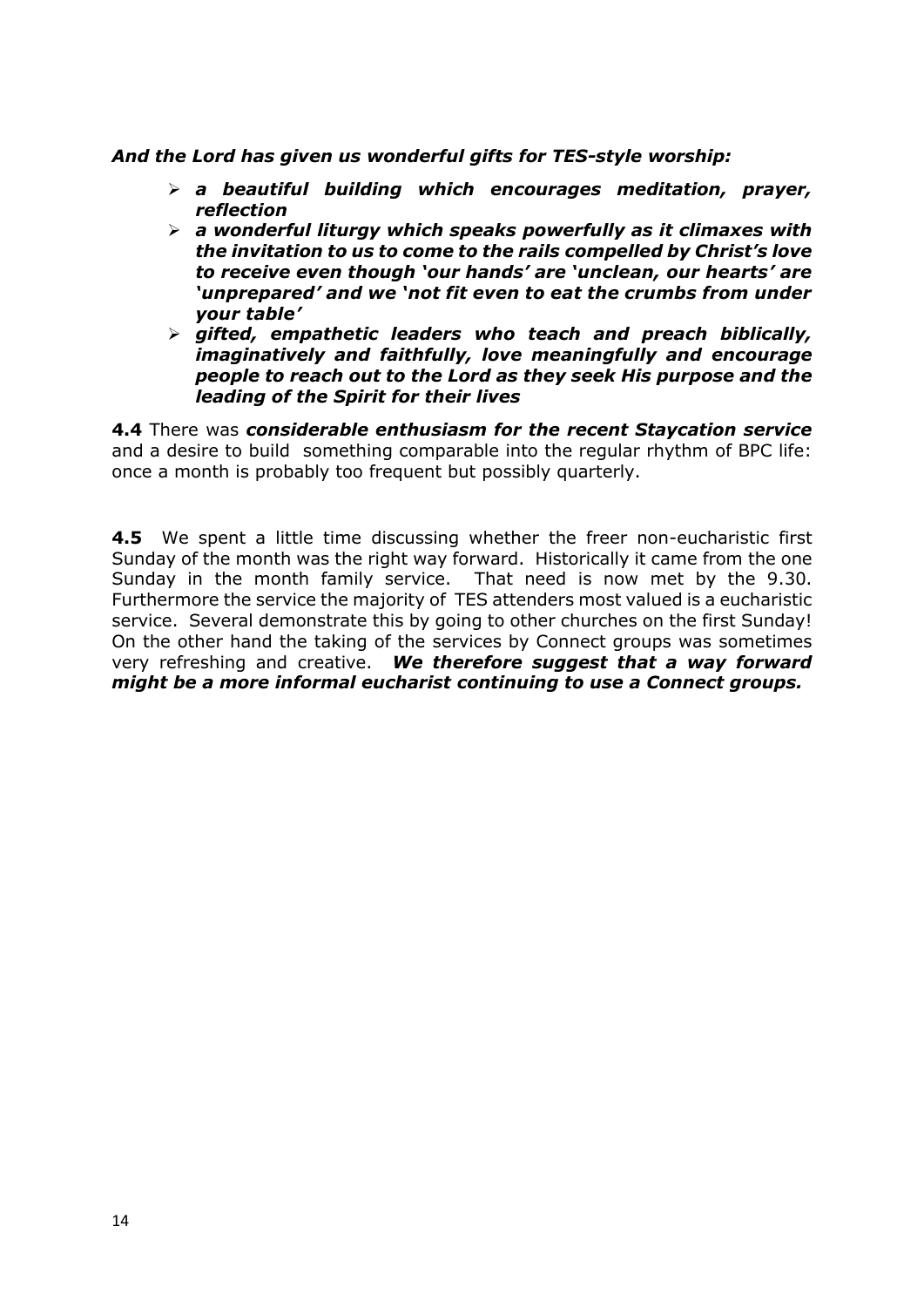## **5: Pastoring, children and enabling a serving congregation**

**5.1** Provision of pastoring is of key importance in any church. The evidence is overwhelming that the senior leader (Rector) of a larger church cannot themselves do all, or even most, of the pastoring. $21$  However they can and should ensure that there is effective pastoring. We found a desire within the TES for *some identified person(s) who both look out and care for newcomers and their needs and also for those who worship regularly.* Some feel, as the Legrove Report puts it, 'unwelcome, undervalued and irrelevant'. And such feelings need to be urgently addressed.

**5.2** Most families with children will understandably gravitate to the 9.30. But some will not. Add in the need for the teaching of the choir children and *expanding the provision for children may well become an important item on the agenda.* If and as it becomes necessary TES would seek guidance from the staff but it should ideally, on the principle of growing volunteers,<sup>22</sup> be covered from within in its own membership.

**5.3** TES has moved from a service which was the central backbone of the church to being a service where its brilliantly organised TES rota system is beginning to creak. Furthermore some of its members, who have given much faithful service, have moved to the margins of both the service and in some cases of BPC life. Some of them need to be encouraged to come back but *they also need to be assisted in or sometimes relieved from their roles.* We also feel that *some greater training needs to be given to those with public roles* such as reading; leading intercessions, welcoming etc

<sup>21</sup> See as one example among many James Emery White, 'The Shepherd-Rancher Divide,'Church & Culture Blog, vol 15, no 52 01/07/2019,<https://www.churchandculture.org/blog/2019/7/1/the-shepherd-rancher-divide>

<sup>22</sup> See also point 9.2 below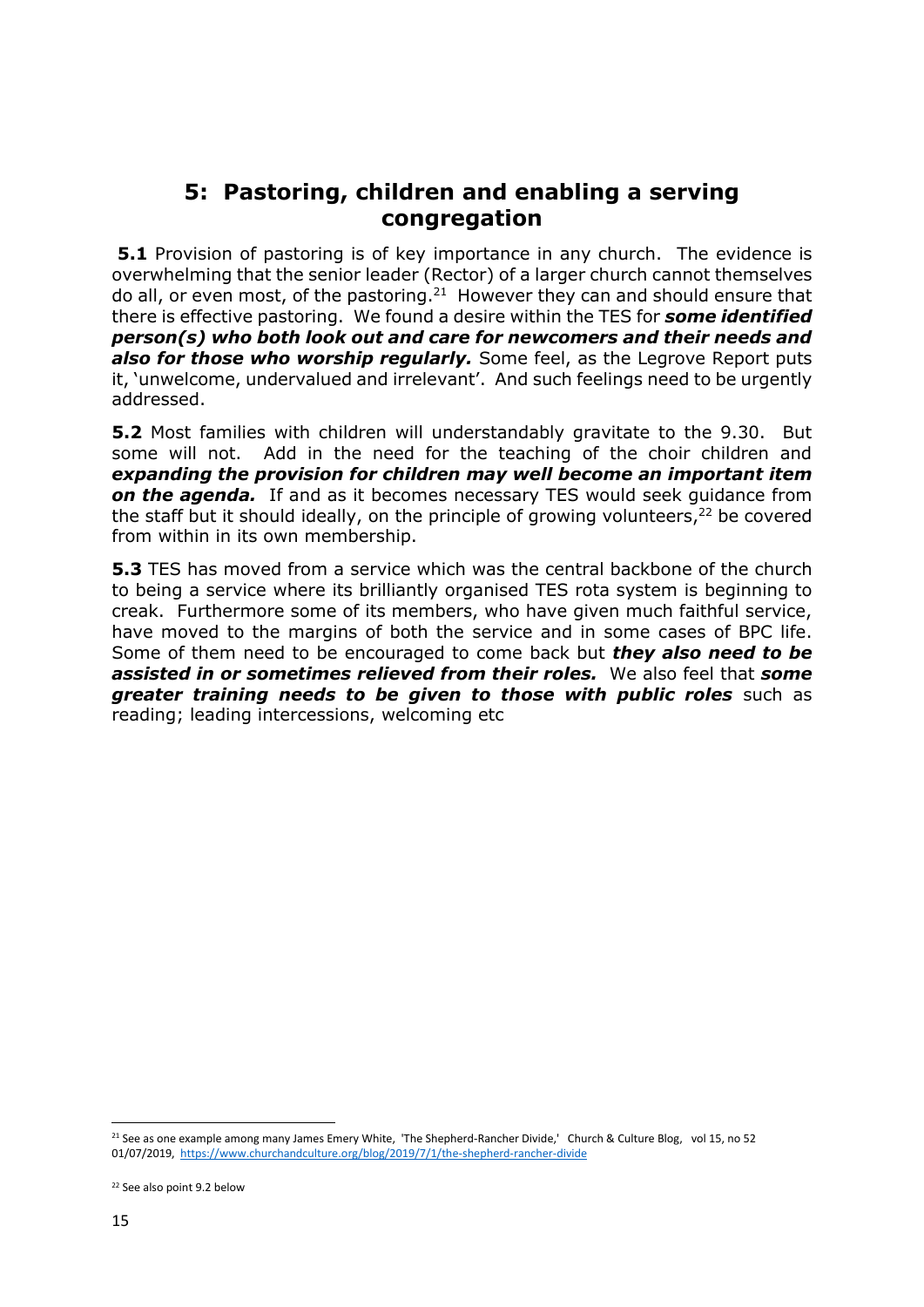## **6: Music**

**6.1** Our evening with Rob and our conversation with Ali reinforced our sense of the key importance of music to the life of the Church. We are blessed with a very talented and much admired musician in Rob. The choir makes a very significant contribution to the worship. It became very clear that it is a centre of prayer, fellowship and pastoral care. Rob spoke movingly of the importance of accessing the Holy Spirit through music. These are precious foundational qualities - not always very evident in church choirs!

**6.2** It is also evident that there are a number of areas that need *imagination, change or development*. These are as follows:

- a) *TES musicians' perspectives on BPC life.* The developments in other areas of BPC's life are ones that we are enthusiastically positive about. They have had however the inevitable effect of moving the TES, and therefore the choir, from being the 'pulsating centre' of BPC.  $23$  This is observed in many different ways but to mention a few:
	- $\triangleright$  the marginalisation of the Choir on BPC's web site and the observation that it is often not mentioned when folk are challenged on leaflets and displays and other outlets such as youth promotion, to become more committed in volunteering for service roles
	- $\triangleright$  the feeling that the choir have had to make many sacrifices such as the dropping of the evening Advent Carol Service
	- ➢ the observation that (no doubt through ignorance or carelessness) various pieces of equipment are sometimes 'stored' in a way which causes aggravation and friction
	- $\triangleright$  the sense of being undervalued/ignored/unappreciated by, indeed unknown to, the wider church family

So Rob spoke of feeling unknown when entering the building following the 09:30 and his sense of unease that the two congregations appear like strangers to one another when he arrives in church. We fully recognise that folk from the other services may also feel that they are ignored/undervalued/misunderstood by TES congregants. And that is the problem. There is a separation that is unhealthy. It is also we believe unnecessary. We have spoken to the musicians from both the traditional and contemporary sides of BPC's rich life and they are very open to exploring ways of working together – for example more 'staycation' type services.<sup>24</sup> One way of bridging this divide would be for Ali to become part of the choir. This was part of his brief in his previous job. He is very willing to do this if it can be facilitated. Another might be for Rob to be involved occasionally in contemporary worship. This would also mean that he would become known to the wider church – perhaps through a brief interview with him. As well, there needs to be an established way – most obviously through Rob and Ali - of discussing the sort of niggles between the traditional and contemporary services that easily arise. This would avoid any unnecessary escalating of these up to Rector/Warden/PCC levels. *The over-arching message is* 

<sup>23</sup> See also para 9.1 below

<sup>24</sup> See point 4.4 above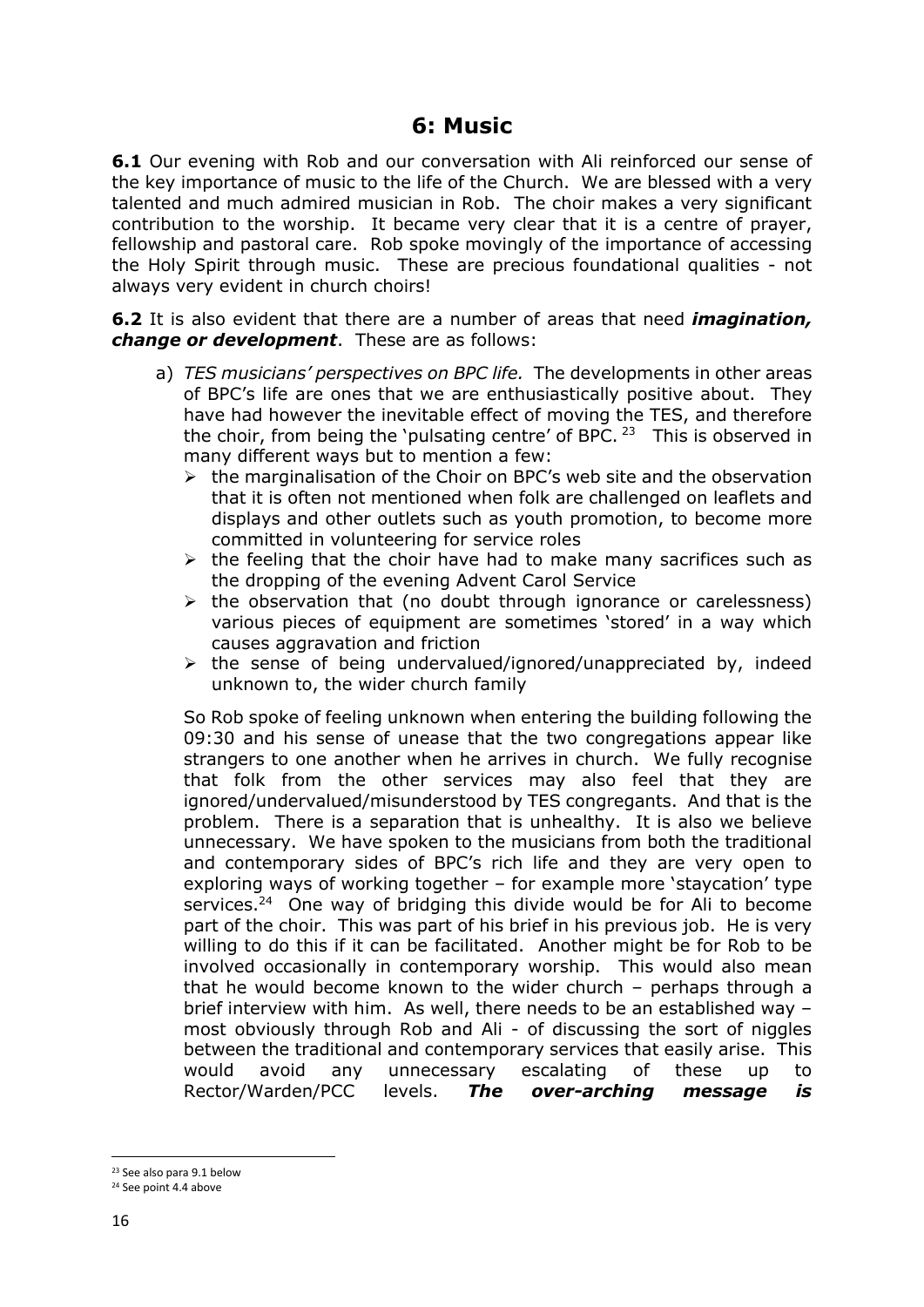#### *encouraging TES music as important both to its congregants and to the wider life of BPC*

- *b) Range of music and instrumentalists.* Rob carefully chooses the hymns a couple of months in advance. He uses the Royal School of Church Music guidelines. While these give a broad cross-section of hymns/songs we are somewhat limited by our rather out of date hymn/song books. With the use of overheads this should no longer be a problem. Hence our range of choice is greatly widened. Rob is, furthermore, and much more than many organists, very flexible about requests by preachers for alterations to hymns - even if made late in the day. We also spoke with Rob about the idea of forming a small creative team to give its mind to the TES. $25$ He is more than happy to have their input on the choice of music and indeed to the possibility of using instrumentalists from time to time. *And this is urgently needed.*
- c) *The choir.* Rob was very frank that the choir needs energising in its recruitment both in the children's and adult sections. *An obvious way forward would be for one or two people to take charge of recruitment – including visiting local schools.*
- d) *The positioning of the choir.* We are aware of this and have discussed its positioning a little. Rob is open to the proposal that the choir should sing from in front of the screen. *To be considered*
- *e) Audio system.* The excellent audio system in the church seems to be much less adequate for the choir and musicians, and for those in the platform area in front of the screen. The speakers to the choir need improving – particularly for those with hearing problems. Furthermore the choir is not amplified to the congregation. Ali assures us that this can be fixed but at the cost of purchasing additional equipment. *Urgent consultation is required.*
- f) *The possibility of separating the role of organist from that of choir leader/conductor.* This is a pattern that is used in Cathedrals and in other large churches. The organ at BPC is normally situated in a way which makes it impossible for the organist to conduct the whole choir. **S***omething to be examined.*
- g) *The possibility of using augmentors for special occasions.* This is something several of us have seen working extremely successfully. It involves recruiting members of the church who have musical gifts but are not part of the choir to augment the musicians – both singers and instrumentalists – for the big services such as the Carol service, special Christmas services, Easter etc. It produces great music (as we heard from the descant section of the 2019 Carol Service), increases fellowship across the church and can also be a catalyst to the augmentors to becoming regular choir members. *Worth further exploration.*

<sup>25</sup> See point 4.2 above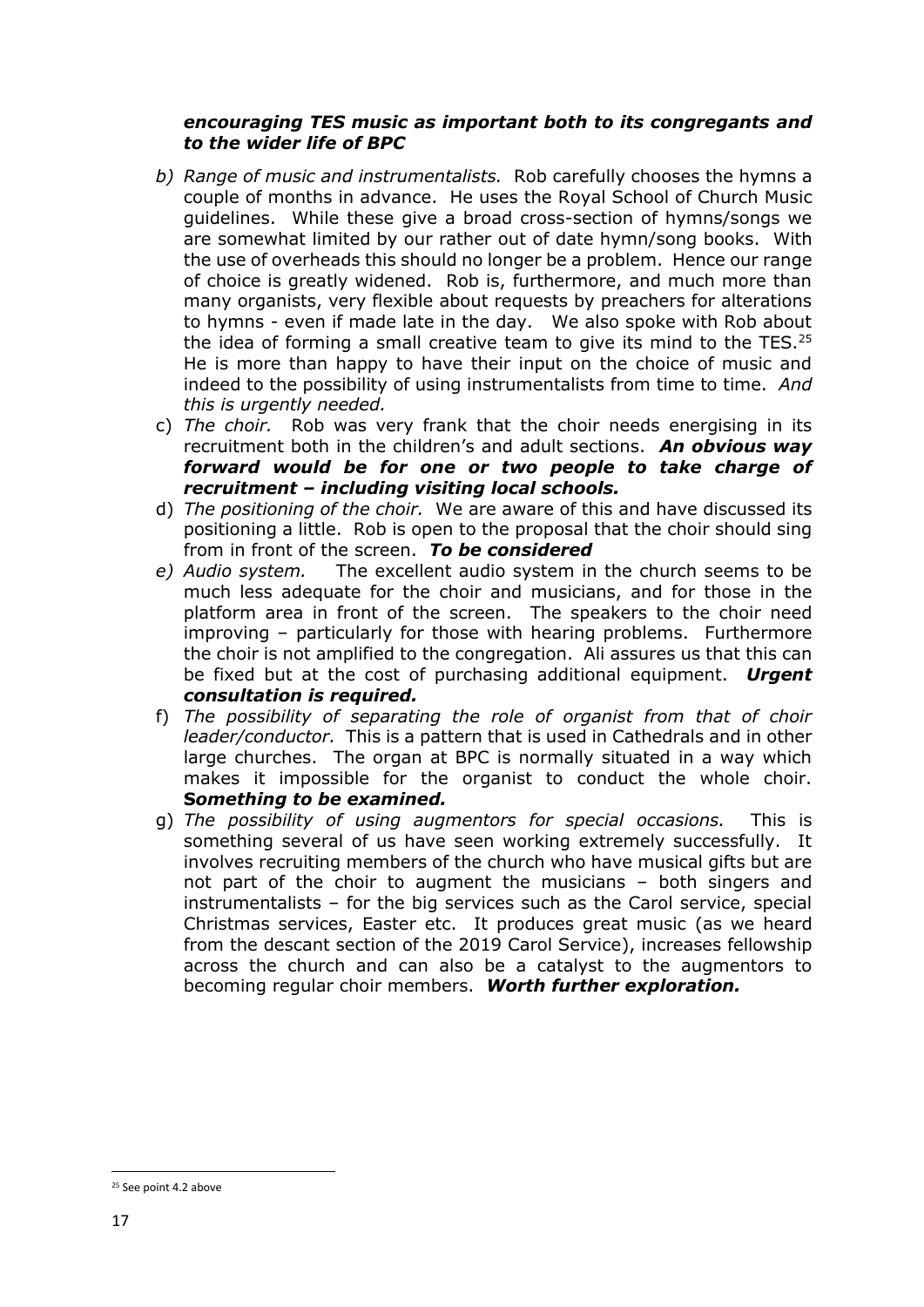## **7: Timing of the service**

**7.1** Timing was not within our TOR as these were formulated before it emerged as the major issue it has become. Thus it was after we had started that the Legrove Report was presented. It made it abundantly clear that the 11.15 start time is *a very considerable problem for a significant number of people*. It may well be that it has become a 'straw that broke the camel's back' matter. We have become very aware not only of the issue of the start time of TES but of the constraints that very tight timing puts on creativity in worship, on intercessions, on preaching, on leading the liturgy in an unhurried way and on post-service fellowship and inter-change. Will was very open about the enormous time pressures that setting up and dismantling and pre-service choir and instrumental practice/tuning etc places on all concerned. It is also taken as read that we want a solution which works as well and hopefully better for *all the services*. And we are very aware that the TES is but one cog in a complex and delicate mechanism. As always the question is which pattern best fits the brief we all share of discipling those already part of the Church and reaching out to those who are not.

**7.2** In our conversation with Will a number of timing options emerged:

- a) *Stay with the 11.15 time.* Given the amount of angst this has caused it would seem to be *by far the 'least good' option* and would give rise to the greatest disappointment within the TES.
- *b) Move the 11.*15 *to 9 or 9.15am and the 9.30 to 11am.* We cannot at the moment predict what impact this would have on the respective congregations. What we do know is that it is the pattern used in quite a few churches often on the grounds that families with older children prefer a later start on a Sunday morning! It would give a somewhat less pressurised end-point to the TES.
- c) *Move the 9.30 to the afternoon – perhaps 4pm.* This is a pattern used by an increasing number of churches in the UK and in the USA largely because of the competing attractions of Sunday am sport and other activities. When it was last discussed it was clear that at least some of the present 9.30 worshippers would find this very difficult as might those undertaking the setting up for the informal services and those involved in music practice. This is because it could mean that they were in church for a very long time. On the other hand they would only have to set-up once and so there must be a time-saving somewhere. It would, as Legrove shows in its analysis to the 'summer schedule' pattern, be very popular with TES congregants. It might be good if someone was charged with undertaking an investigation into the patterns that have, or are, emerging across the country. The Church Pastoral Aid Society (CPAS) or some such organisation might be able to paint the wider picture of what works best in growing churches.

**7.3** Any solution proposed is almost certain to be criticised by some and for reasons that carry weight. The decision will need to be made on the grounds of what is best for most people across services *and also for those we seek to reach beyond the church family.* It's not our decision but *we do feel that option c above would be the best for the TES.* Failing that option b though only after consulting with the congregation (see next point) to ensure that they would find this preferable to a 11.15 start.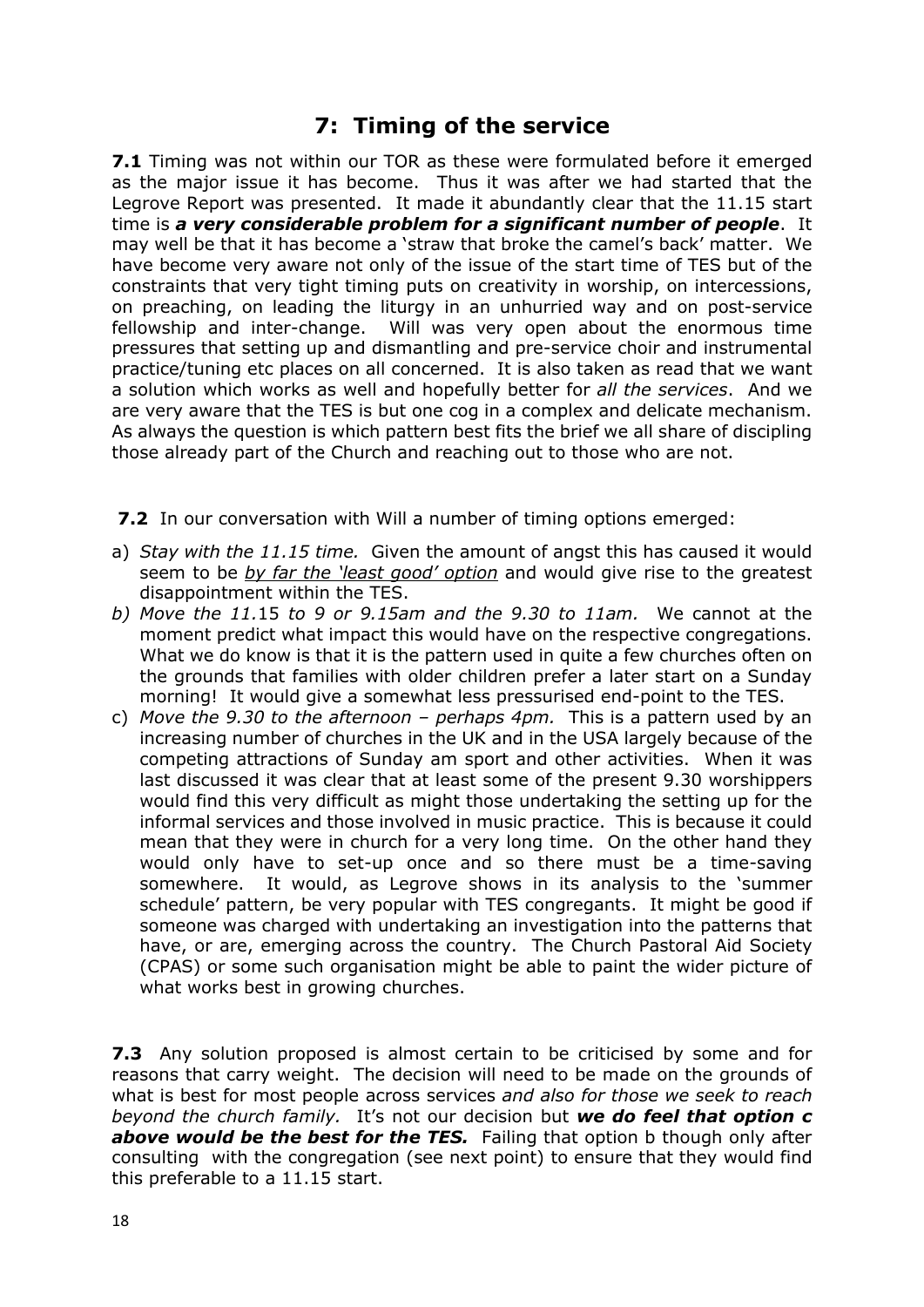## **8: Communication across the Church family**

**8.1** It is noteworthy that while the NT church encouraged diversity it took considerable pains to involve and communicate with its diverse and dispersed parts when decisions were being made (eg Acts 15: 22ff). There is the feeling that this model has at least partially broken down in relation to the TES. For example the Legrove Report points to a 'lack of prior consultation' about the timing changes which caused TES members to feel 'excluded and dictated to'. This again arises as an unintended and undesired consequence of growth. As the centre of gravity of the Church changes and as there are more groups and worshipping centres it's easy to overlook the logistical difficulty of listening to and communicating with Church members in a more complex organisational structure. The TESRG also observed that there is much less coverage about the TES on BPC's website. To take one very significant example the website opens with three pictures of contemporary services and has none of a TES service! If our analysis is remotely near the mark then this is not only deflating to the TES but counterproductive to BPC's goal of growth. It means that it is striking only one part of its target audience which is or should surely be the whole of Buckingham. Furthermore when there are printed lists of service activities to encourage volunteers there is often no mention of TES needs - choir, servers etc. *BPC needs to develop a culture where TES is automatically included in all relevant communication.*

**8.2** Communication to advertise what it stands for in its diverse particularity will also become of much greater importance to TES. It will need to be imaginative and creative in finding appropriate ways of undertaking this. Perhaps it can be helped by the wider church family who will almost certainly be more familiar with graphic design, the social media etc.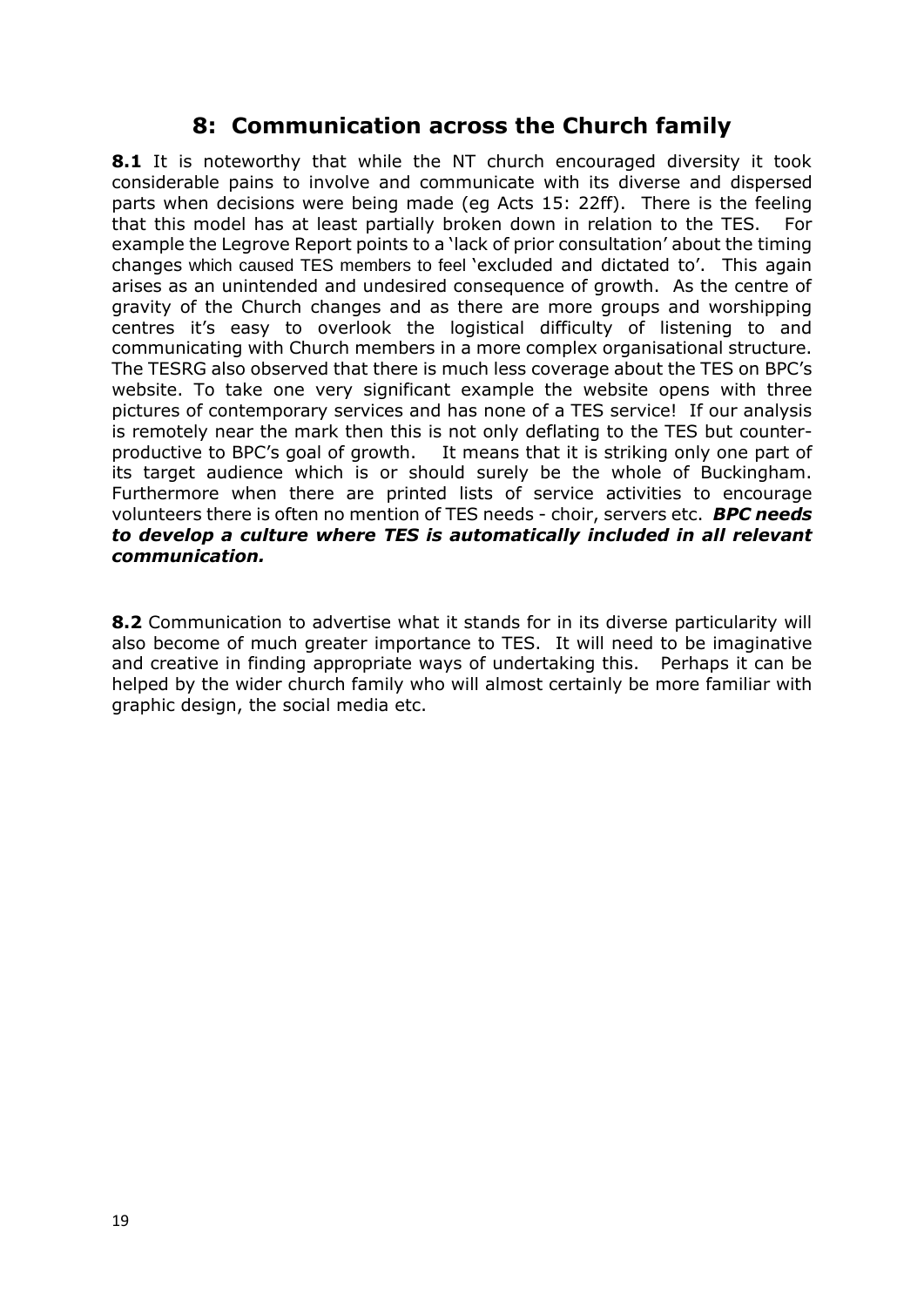## **9: Returning the TES to the heart of BPC**

**9.1** The evidence of a feeling of the marginalisation of the TES is clear from the above. Part of this is the reality that the TES was once the controlling centre of BPC and is so no longer. We wholly accept that some movement of the TES from the centre is an inevitable and proper consequence of growth. But has it gone too far and moved to places which the TES congregants feel are distant and almost inaccessible? Several of the people we interviewed pointed to the perception that the locus of much decision-making, and therefore of much effective power, has moved from the PCC, wardens and Incumbent to the staff team and Incumbent. One indication of this is the way the staff team are sometimes referred to as the leadership team. Clearly as the staff team increases in size it is inevitable and right that many matters once discussed in the PCC should now devolve to it.<sup>26</sup> But the PCC, Wardens and Incumbent never lose their final and legal role and responsibility in making and overseeing the key decisions about the policy and direction of the Church. We know that this is accepted in principle but we feel that there is work to be done to ensure that it is demonstrated and communicated in practice. TES congregants, who as a group undertake a great deal of work for the church and are often significant and generous givers, also observe that while some of them are members of the PCC, none of them have a natural access to the staff team. And so the sense of marginalisation of TES folk is increased. *TES congregants need to be encouraged by its leaders and by BPC to take a full part in the life and decision-making of the church.* 

**9.2** Some of our interviewees also pointed to the de-skilling and demotivating impact new professional staff can have on lay volunteers. It's easy for such volunteers, even if very skilled and accomplished, to feel underappreciated, undervalued, surplus to requirement and moved to the margins in areas where once they were the sole leaders. When that happens it can devalue volunteer recruitment. Do we not rather need to emphasize that the Bible constantly shows us the Lord calling the ordinary and apparently unqualified to service? We are drawn to Rick Warren's understanding that the Lord gives churches people who are 'good enough' to do His work.<sup>27</sup> At the same time, and as in the previous paragraph, a move towards some professionalization is good and necessary as BPC grows. But that should not blind us to the impact of professionalization. The TES is much less affected by such 'professionalisation' but it is not unaffected. Because it is the service which uses more lay volunteers in an organised way than any other, it's easy to pick up the (probably totally unintended) message that it is second-rate in comparison to the professionalism (as it can appear from the outside) of the more contemporary services. *TES leaders and BPC need to encourage a culture of volunteering.* 

<sup>&</sup>lt;sup>26</sup> 'The bigger the church the more items have to be given to the staff to determine or execute on their own.' (Tim Keller, 'Leadership and Church Size Dynamics,' Article presented at the Next Level Conference, Redeemer Church Planting Center, Sept. 2006).

<sup>&</sup>lt;sup>27</sup> 'Some churches hold up such a standard of excellence that they basically say to volunteers, "If you're not a professional, you don't need to apply, because we only want the very best." That creates a congregation of passive spectators. … Yet, our growth at Saddleback has happened because we hold to the "good enough" principle, which allows far more people to get involved. We simplify everything and accept less than perfect performance in order to mobilize more people. It doesn't have to be perfect for God to use and bless it.' (Rick Warren, 'Attract More Volunteers With the 'Good Enough' Principle,' *pastors.com,* 16/04/2012 [http://pastors.com/attract-more-volunteers-with](http://pastors.com/attract-more-volunteers-with-the-good-enough-principle/)[the-good-enough-principle/\)](http://pastors.com/attract-more-volunteers-with-the-good-enough-principle/)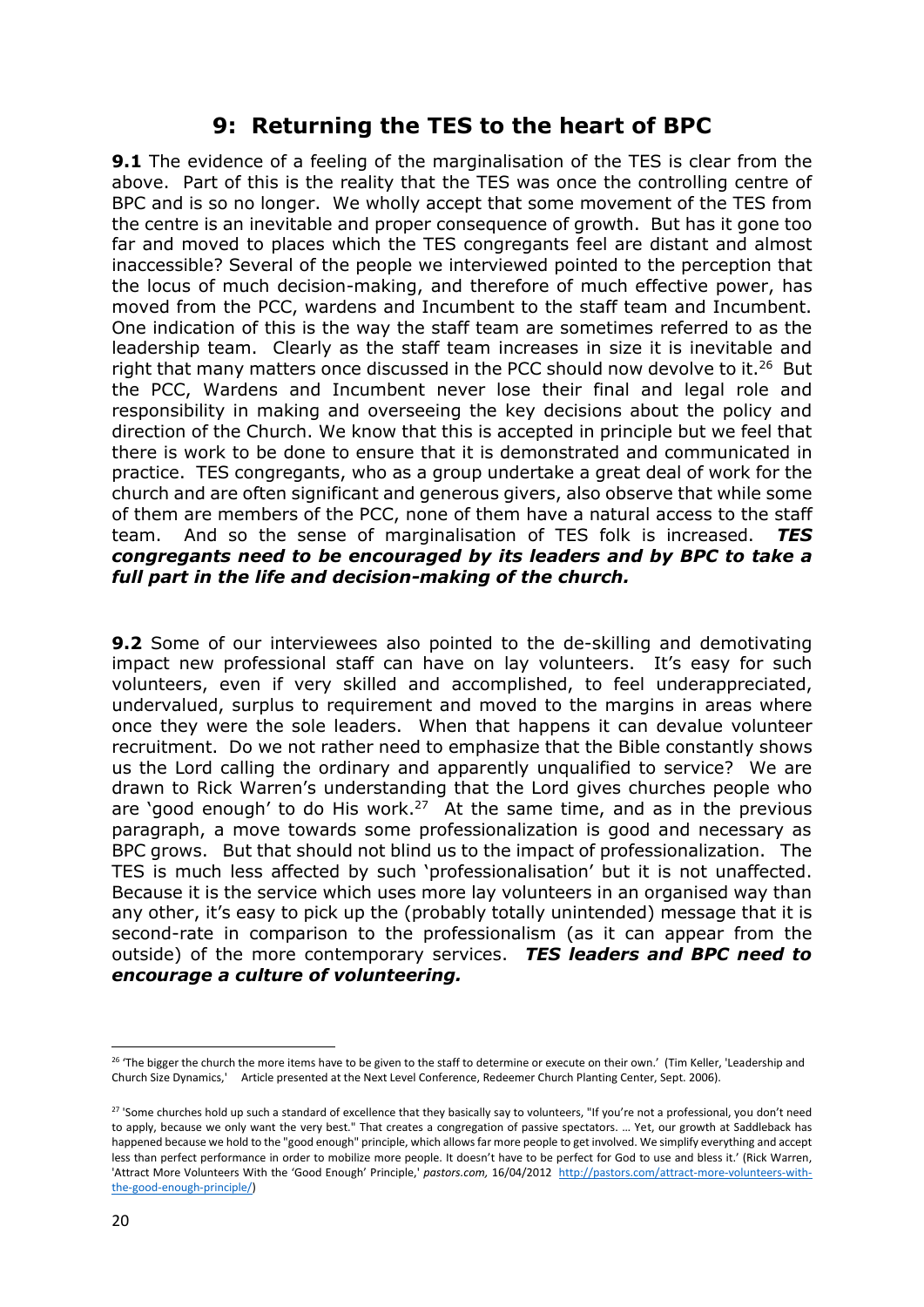## **10: Conclusion**

**10.1** The TES is one jewel in the BPC crown. Until recently it was the most prominent. Other jewels now shine and that's a great cause for praise and celebration. What is not a matter for praise and celebration is that this once most prominent jewel feels, with some justification as we have described, that it has been rather 'overlooked'. Every person we have talked to, and most of all Will, encourages us to believe that there is a great desire to rediscover and encourage the rich and diverse tradition in which it stands and to ensure that it is a valued part at the heart of BPC. It is vital that BPC finds ways of doing that. If and as it does we are convinced that the TES will have a key role in spreading the word of God in Buckingham. Nothing however in the Bible or in Church History suggests that that will be a walk in the park! It will need much prayerful, imaginative and realistic work from many church leaders and members and a commitment of the whole church to unity across diversity.

**10.2** What we hope, pray and believe is that as MOG, the PCC and others review our review they will be given great wisdom to *reflect, identify and act*. In that task Paul's plea to the Colossians seems especially relevant to where we are at BPC: 'And regardless of what else you put on, wear love. It's your basic, allpurpose garment. Never be without it.' (Colossians 3:14, The Message)